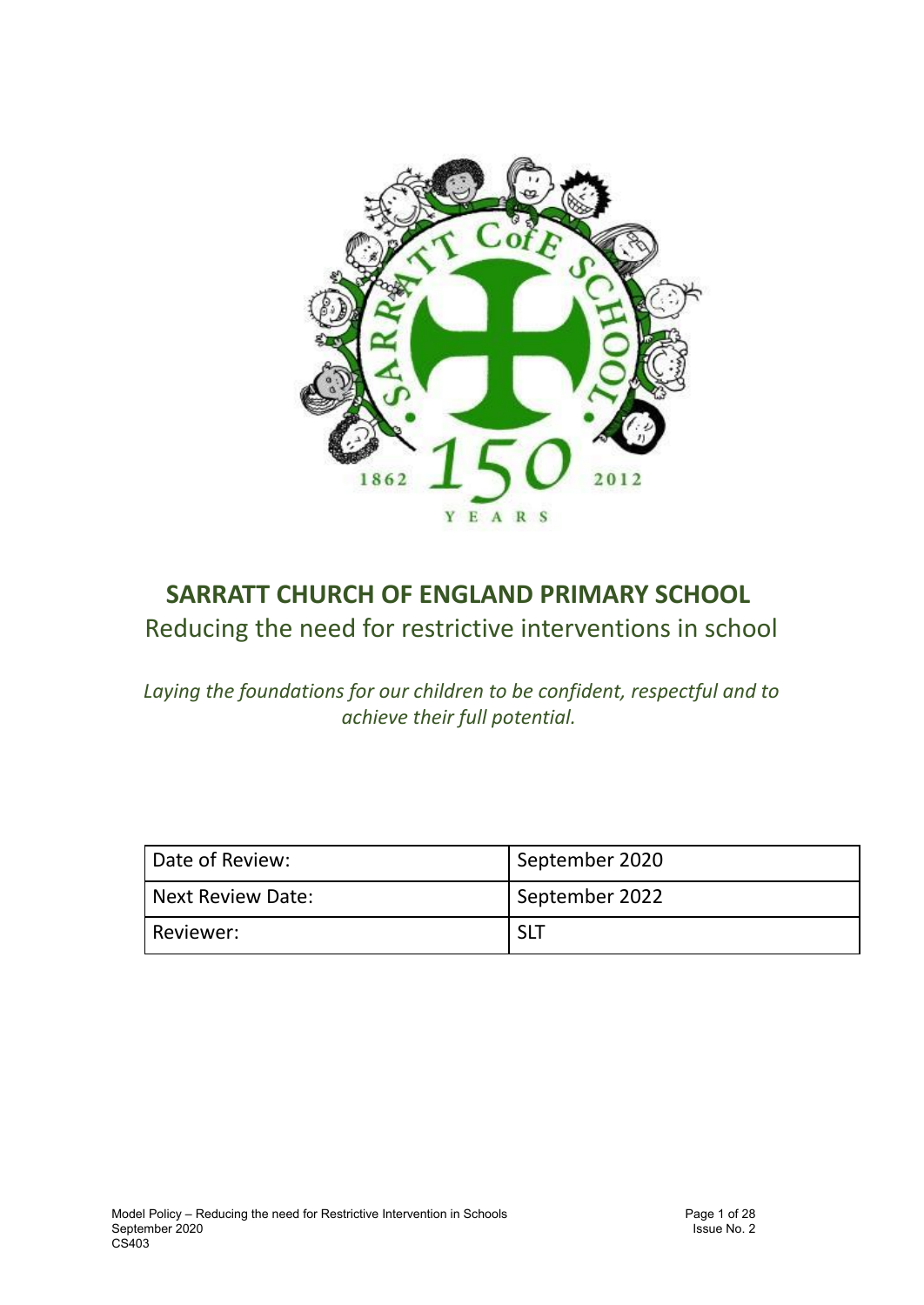# **MODEL POLICY – REDUCING THE NEED FOR RESTRICTIVE INTERVENTIONS IN SCHOOLS**

| <b>PUBLICATION SCHEDULE NUMBER:</b>     | <b>CS403</b>                                                                        |
|-----------------------------------------|-------------------------------------------------------------------------------------|
| <b>PUBLICATION DATE: December 2019</b>  | <b>ISSUE NO: 2</b>                                                                  |
| <b>AUTHORISING OFFICER:</b>             | <b>Jo Fisher</b>                                                                    |
| <b>AUTHORISING OFFICER'S SIGNATURE:</b> | $\partial G$                                                                        |
| <b>AUTHOR OF PUBLICATION:</b>           | <b>Adam Hayes</b>                                                                   |
| <b>POST:</b>                            | <b>COUNTY LEAD FOR</b><br><b>HERTFORDSHIRE STEPS</b>                                |
| <b>TEAM:</b>                            | <b>INTEGRATED SERVICES</b><br><b>FOR LEARNING - COUNTY</b><br><b>HALL, HERTFORD</b> |
| <b>REVIEW DATE:</b>                     | December 2022                                                                       |
| <b>TARGET AUDIENCE:</b>                 | <b>ALL SCHOOLS</b>                                                                  |
| <b>PUBLISHED BY</b>                     | <b>CHILDREN'S SERVICES</b>                                                          |

<span id="page-1-0"></span> $\vec{r}$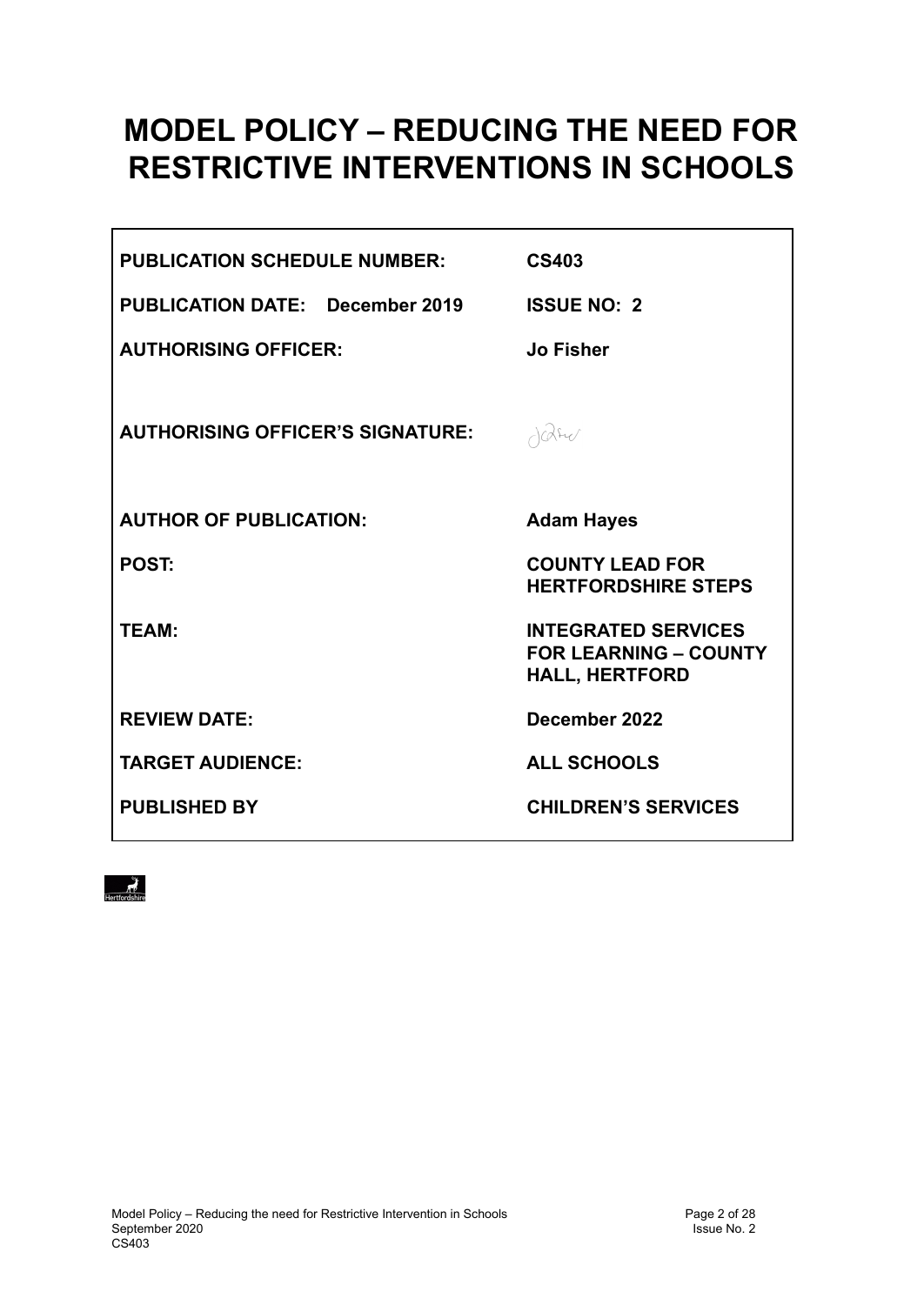## **INDEX**

|                                                                                      | Page           | <b>Section</b> |
|--------------------------------------------------------------------------------------|----------------|----------------|
| Context and outline of Hertfordshire Steps training                                  | 3              | 1              |
| Introduction                                                                         | 4              | $\overline{2}$ |
| <b>Definitions</b>                                                                   | 6              | 3              |
| Acceptable forms of physical intervention                                            | $\overline{7}$ | 4              |
| Restraint or restrictive interventions                                               | 9              | 5              |
| Assessing and managing risks                                                         | 11             | 6              |
| Developing a risk reduction plan                                                     | 12             | $\overline{7}$ |
| Training and development of staff                                                    | 14             | 8              |
| Recording and reporting                                                              | 14             | 9              |
| Complaints                                                                           | 16             | 10             |
| ANNEX 1 - Roots and Fruits                                                           | 17             | <b>ANNEX 1</b> |
| <b>ANNEX 2 - Anxiety Mapping</b>                                                     | 18             | <b>ANNEX 2</b> |
| <b>ANNEX 3 - Risk Reduction Plan</b>                                                 | 20             | <b>ANNEX 3</b> |
| ANNEX 4 - Audited need for identifying restrictive intervention or<br>restraint need | 22             | <b>ANNEX 4</b> |
| ANNEX 5 - Restrictive intervention record form                                       | 24             | <b>ANNEX 5</b> |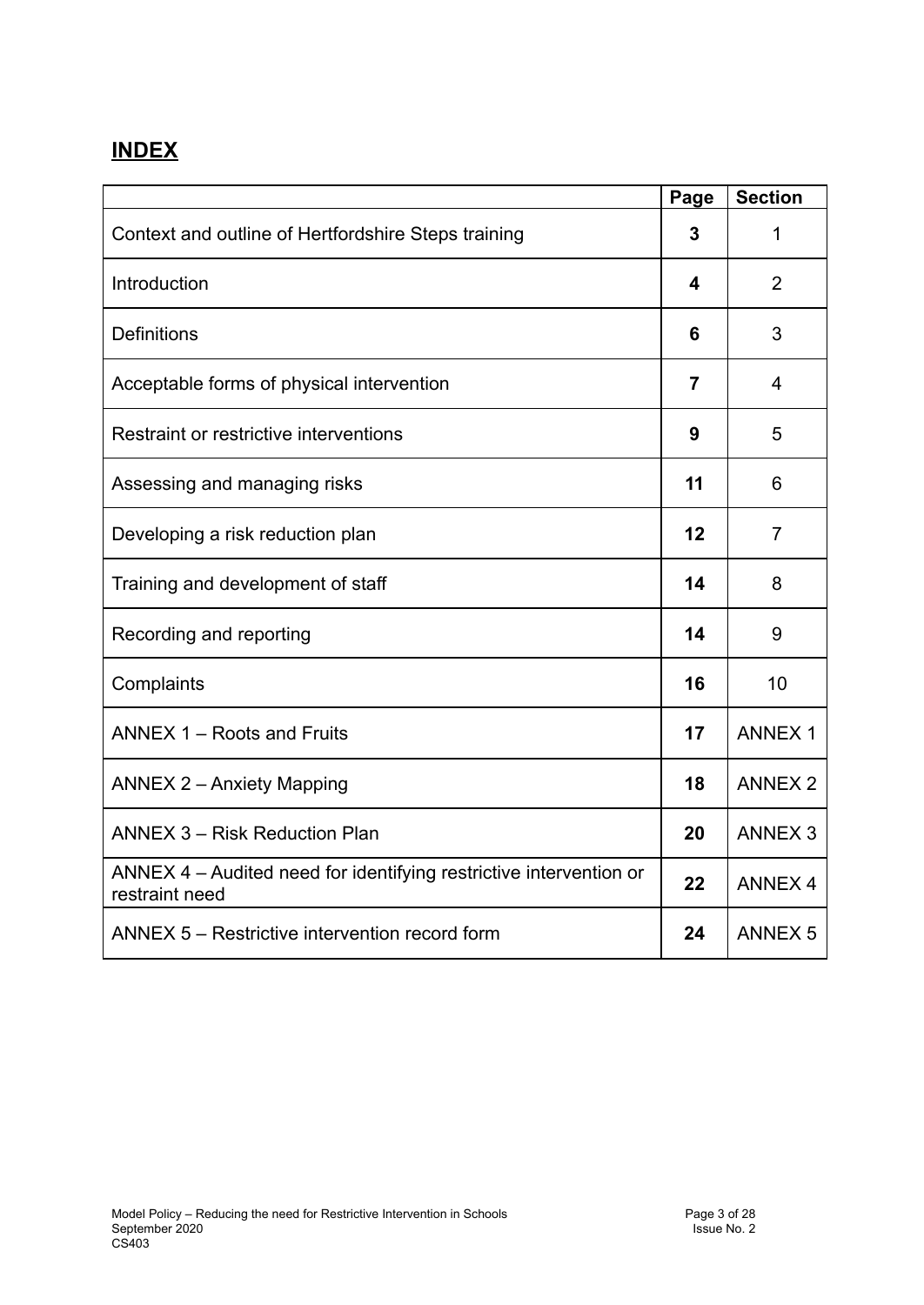#### **Restraint and restrictive intervention Policy**

**Sarratt CE Primary School**

## **1. CONTEXT**

<span id="page-3-0"></span>Hertfordshire schools and educational establishments are encouraged to use this framework and to adapt it to their own setting. It is advised that all schools or settings should be familiar with this policy on reducing the need for restrictive interventions in schools.

This policy is written for schools or settings which have adopted Hertfordshire Steps, which is the local authority's preferred approach to supporting positive behaviour management in schools and settings. The Steps approach forms part of the authority's behaviour strategy. It has been agreed through the SEND Executive and forms part of Hertfordshire's Local Offer.

#### **Schools and settings should ensure if they have commissioned training packages other than Steps that this policy is amended to ensure it is consistent with the principles and ethos of those packages.**

#### **Policy Review**

This policy will be reviewed in full by the Governing Body no less than every 2 years.

The policy was last reviewed and agreed by the Governing Body on <*insert date>*.

It is due for review on <*insert date>* (up to 24 months from the above date).

<span id="page-3-1"></span>

|                           | Date |
|---------------------------|------|
| <b>Head Teacher</b>       |      |
|                           |      |
|                           | Date |
| <b>Chair of Governors</b> |      |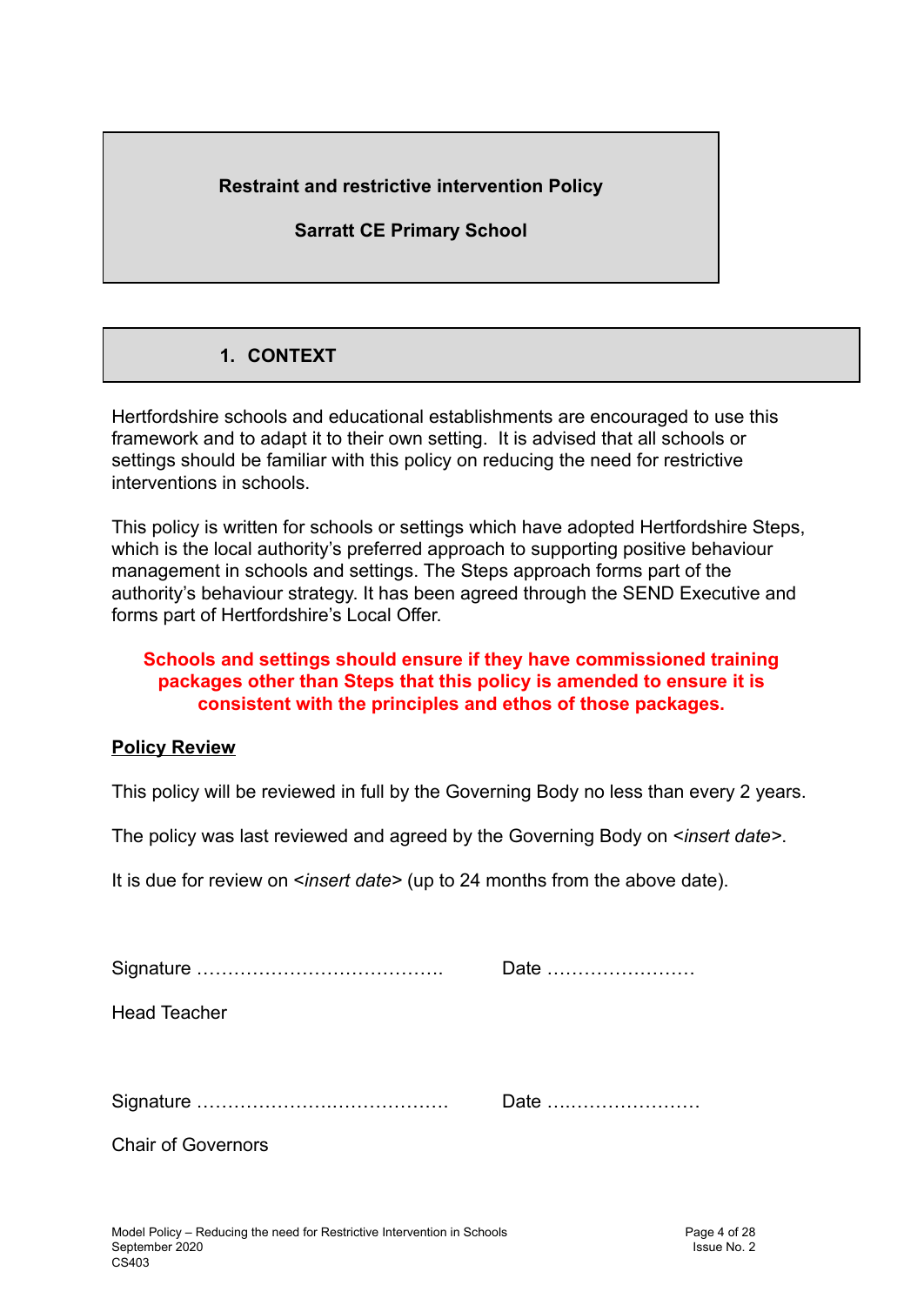## **2. INTRODUCTION**

In ……………………… school we believe that every child and young person has a right to be treated with respect and dignity, deserves to have their needs recognised and be given the right support. All school staff need to be able to safely manage behaviour and understand what a child (or young person) is seeking to communicate through difficult or dangerous behaviours.

Parents need to:

- know that their children are safe at school:
- be properly informed if their child is the subject of a restrictive intervention (including the nature of the intervention); and
- know why a restrictive intervention has been used.

This policy should be read in conjunction with:

- the behaviour policy;
- the staff behaviour policy (sometimes called a code of conduct);
- the child protection policy;
- the safeguarding response to children who go missing from education; and
- the role of the designated safeguarding lead (including the identity of the designated safeguarding lead and any deputies).

This policy is designed to reduce the incidents of, and the risks associated with restrictive interventions - and to eliminate unnecessary and inappropriate use of restraint.

#### **National guidance**

This policy is based on the principles set out in, and is prepared to supplement, Government guidance:

DfE: Guidance on Use of Reasonable Force July 2013: <https://www.gov.uk/government/publications/use-of-reasonable-force-in-schools>

DfE and DHSC: Reducing the need for restraint and restrictive intervention, July 2019: [https://www.gov.uk/government/publications/reducing-the-need-for-restraint-and-restrictive-in](https://www.gov.uk/government/publications/reducing-the-need-for-restraint-and-restrictive-intervention) [tervention](https://www.gov.uk/government/publications/reducing-the-need-for-restraint-and-restrictive-intervention)

DfE: Keeping Children safe in Education, September 2019: <https://www.gov.uk/government/publications/keeping-children-safe-in-education--2>

DfE: mental health and behaviour in schools November 2018: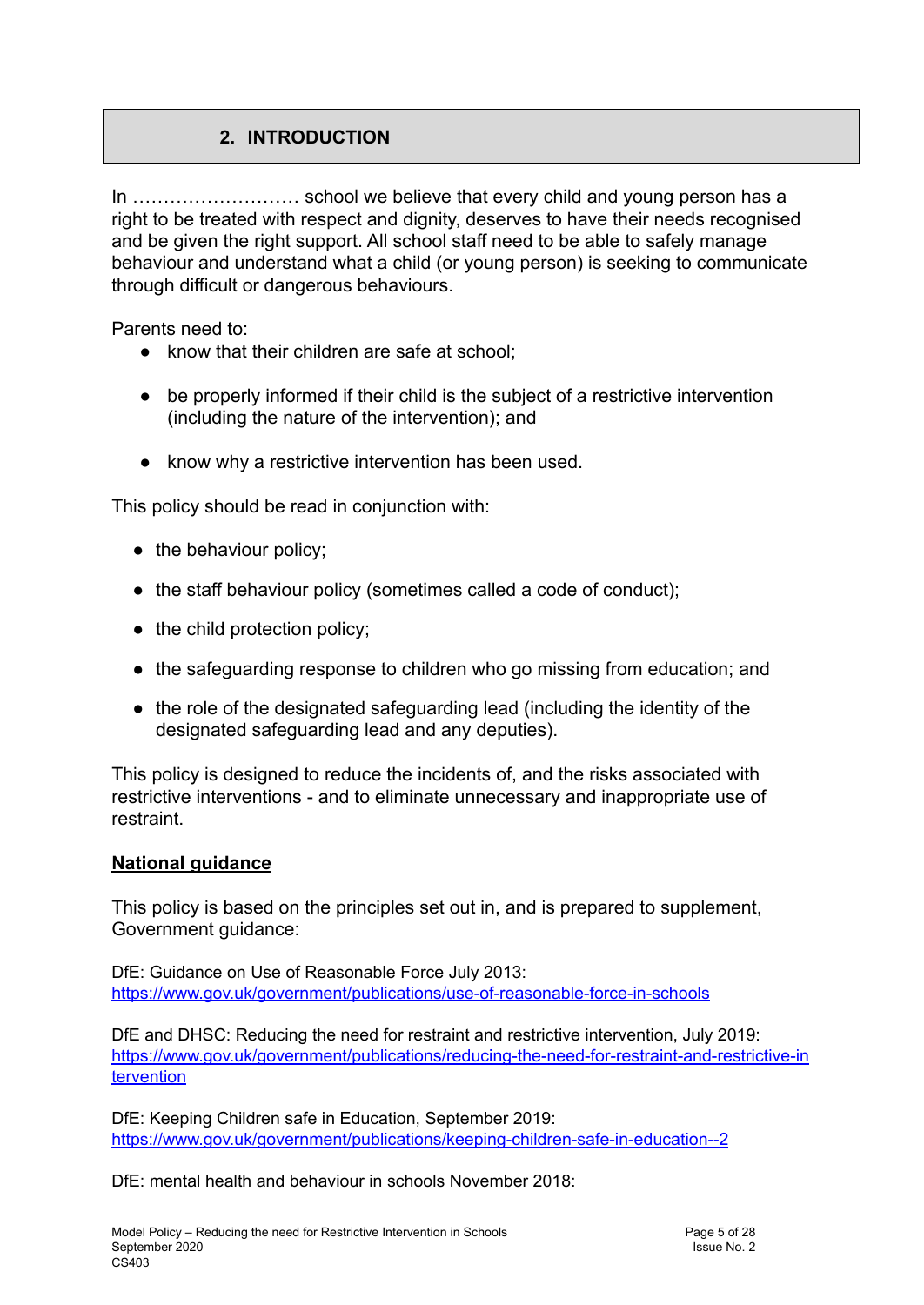<https://www.gov.uk/government/publications/mental-health-and-behaviour-in-schools--2>

DfE: Behaviour and Discipline in Schools. Advice for head teachers and school staff*,* January 2016: [https://assets.publishing.service.gov.uk/government/uploads/system/uploads/attachment\\_dat](https://assets.publishing.service.gov.uk/government/uploads/system/uploads/attachment_data/file/488034/Behaviour_and_Discipline_in_Schools_-_A_guide_for_headteachers_and_School_Staff.pdf) [a/file/488034/Behaviour\\_and\\_Discipline\\_in\\_Schools\\_-\\_A\\_guide\\_for\\_headteachers\\_and\\_Sch](https://assets.publishing.service.gov.uk/government/uploads/system/uploads/attachment_data/file/488034/Behaviour_and_Discipline_in_Schools_-_A_guide_for_headteachers_and_School_Staff.pdf) ool Staff.pdf

The use of restrictive intervention will only be needed for a very small minority of children or young people. We know that the use of restraint and restrictive interventions are traumatising and this particularly so for children, who are still developing both physically and emotionally. We know that the use of restraint and restrictive interventions can be traumatic - and have long-term consequences on the health and wellbeing of children and young people. It can also have a negative impact on staff who carry out such interventions.

Children and young people with learning disabilities, autistic spectrum conditions or mental health difficulties may react to distressing or confusing situations by displaying behaviours which may be harmful to themselves and others and are at a heightened risk of restrictive interventions. Wherever possible, restrictive interventions should be avoided and proactive, preventative, non-restrictive approaches adopted.

Whenever considering restrictive interventions, the key question for everyone involved with children and young people whose behaviour is difficult or dangerous should be: -

**"What is in the best interest of the child and/or those around them in view of the risks presented?"**

#### **A positive and proactive approach to behaviour**

We operate a clear behaviour policy for meeting children and young people's individual needs, promoting positive relationships and emotional wellbeing.

Behavioural difficulties may signal a need for support and it is essential to understand what the underlying causes are. For example, a child or young person may exhibit such behaviours as a result of a medical condition or sensory impairment, previous trauma or neglect, or be exacerbated by an unmet need or undiagnosed medical condition. Behavioural difficulties may also reflect the challenges of communication, or the frustrations faced by children and young people with learning disabilities, autistic spectrum conditions and mental health difficulties who may have little choice and control over their lives. Children and young people with behavioural difficulties need to be regarded as vulnerable rather than troublesome and schools have a duty to explore this vulnerability and provide appropriate support.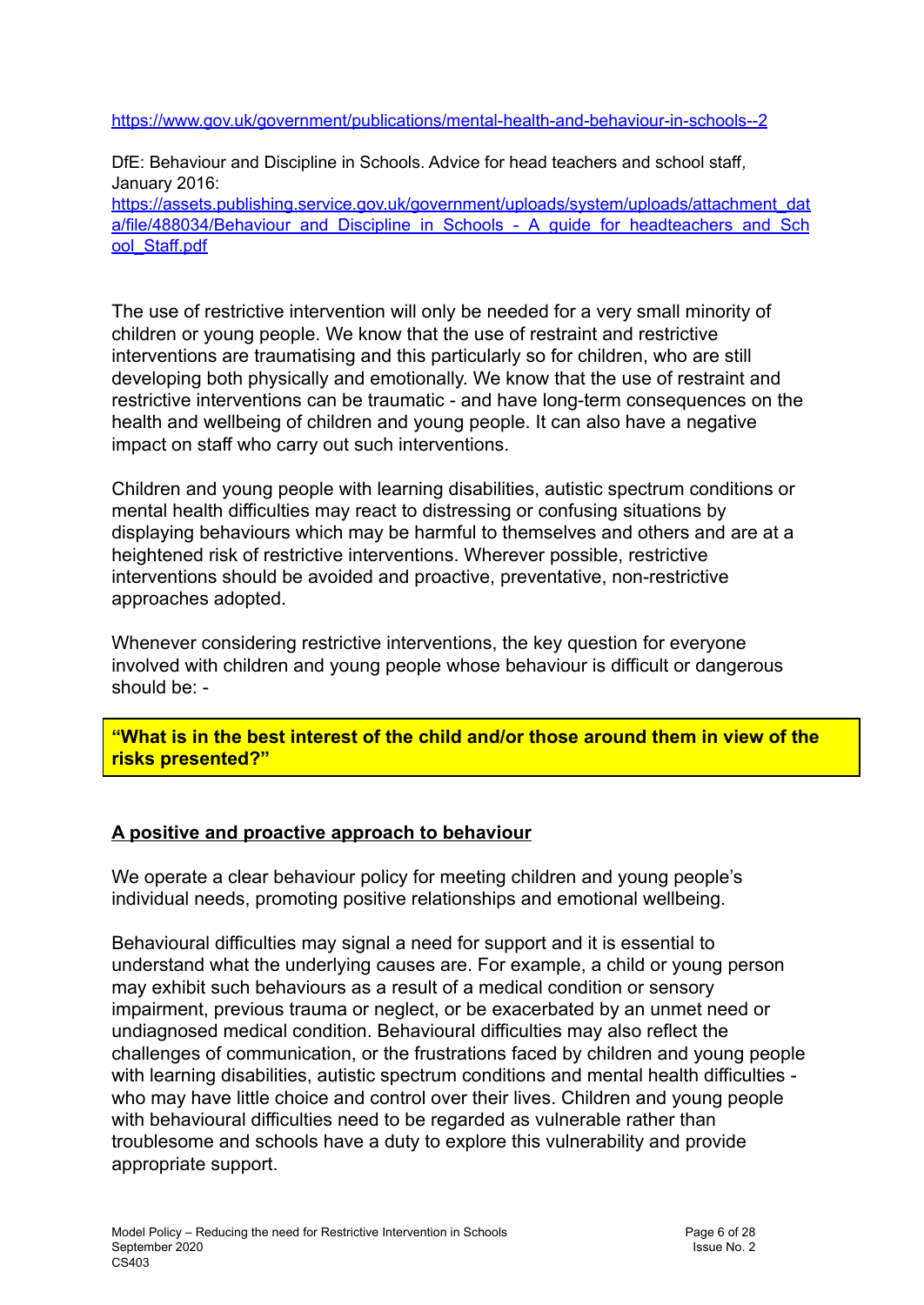Behaviour that escalates and becomes difficult or dangerous may result from the impact of a child or young person being exposed to challenging or overwhelming environments, which they do not understand, where positive social interactions are lacking, and / or personal choices are limited. Children and young people exhibiting difficult or dangerous behaviours need support and differentiation of teaching and learning to have their needs met and to develop alternative ways of expressing themselves that achieve the same purpose but are more appropriate.

We use behaviour analysis to understand children and young people's needs and the causes of poor emotional wellbeing.

By anticipating situations that may cause distress, and agreeing the steps to address them, whilst assessing, managing and reducing risk it is possible to reduce the use of restraint or restrictive intervention.

We aim to reduce restrictive practices by the proactive use of risk reduction plans drawn up with the involvement of the child(ren) (or young person) and their parents. Co-produced risk reduction plans aim to better understand the experiences of parents and children as well as the agree the steps that should be taken to avoid escalation and promote emotional wellbeing.

Our Behaviour policy sets out the steps we will take as a school to ensure that we comply with the provisions of the Equality Act 2010.

#### Back to [Index](#page-1-0)

#### **3. DEFINITIONS**

The term **child** refers to all children and young people under the age of 18.

The term **physical intervention** is used to describe contact between staff and a child (or children) where no force is involved. (e.g. comfort, affirmation, facilitation)

The terms **restrictive intervention** and **restraint** are used interchangeably in this policy to refer to:

- planned or reactive acts that restrict an individual's movement, liberty and/or freedom to act independently; and
- the sub-categories of restrictive intervention using force or restricting liberty of movement (or threatening to do so).

In this policy restrictive interventions and restraint can include, depending on the circumstances: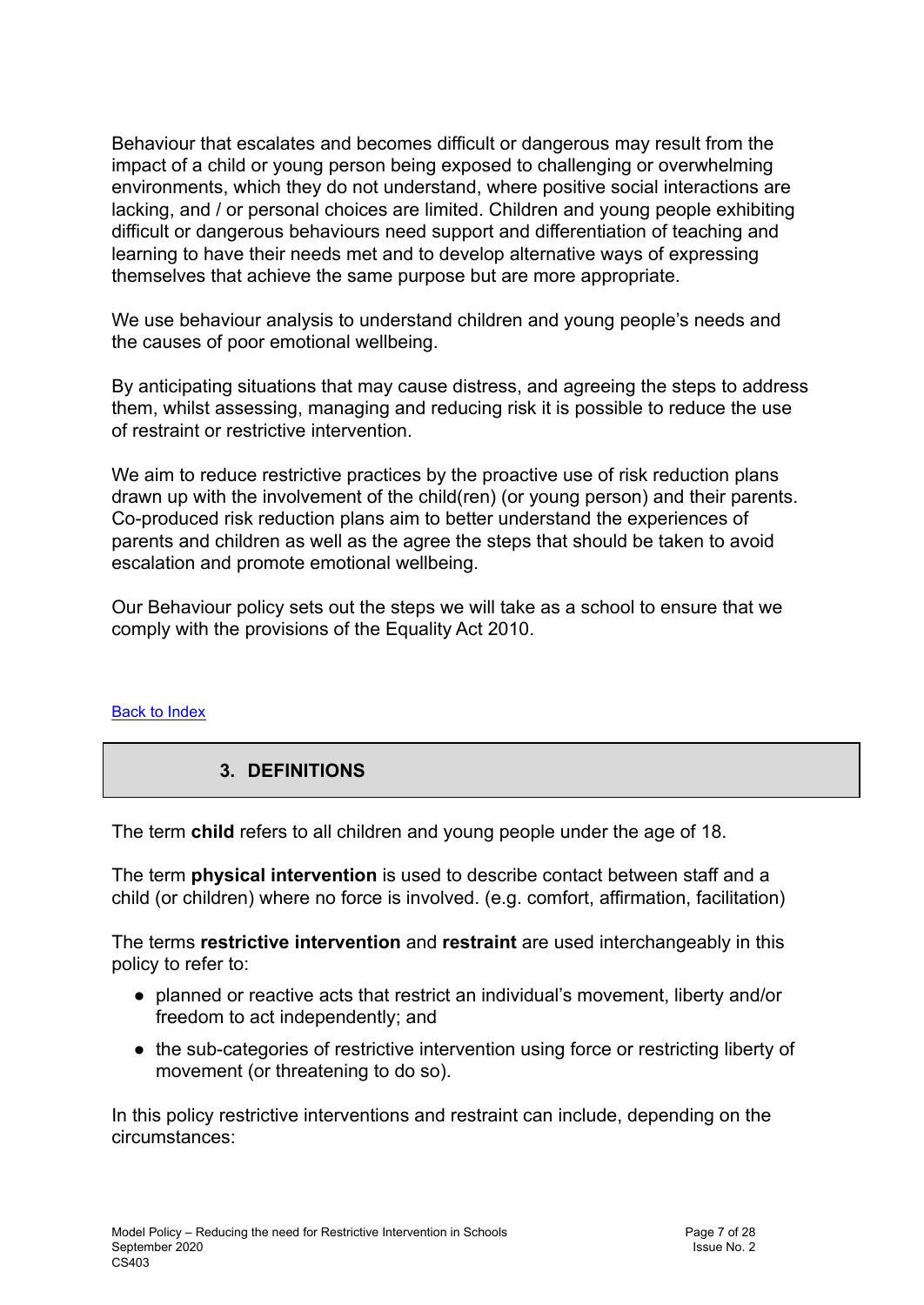- Physical restraint: a restrictive intervention involving direct physical contact where the intervener's intention is to prevent, restrict, or subdue movement of the body, or part of the body of another person.
- Restricting a child or young person's independent actions, including removing auxiliary aids, such as a walking stick, or coercion, including threats involving use of restraint to curtail a child or young person's independent actions.
- Mechanical restraint: the enforced use of mechanical aids such as belts, cuffs and restraints forcibly to control a child or young person's individual movement.
- Withdrawal: removing a child or young person involuntarily from a situation which causes anxiety or distress to themselves and/or others and taking them to a safer place where they have a better chance of composing themselves. We also refer to this concept below as Imposed Withdrawal.
- Forceable seclusion: supervised confinement and isolation of a child or young person, away from others, in an area from which they are prevented from leaving, where it is of immediate necessity for the containment of severely dangerous behaviour which poses a risk of harm to others.

Although it may not be necessary to make physical contact in cases of Withdrawal (Impose Withdrawal) or Forceable seclusion, these are still regarded as forms of restrictive intervention.

The term **difficult** used throughout this policy refers to behaviour that a child or young person displays that does not cause harm or injury. Staff may find these behaviours challenging.

The term **dangerous** used throughout this policy refers to behaviours that cause evidenced injury to self or others, damage to property, or committing a criminal offence.

The term **'parent'** used throughout this policy refers to all those with parental responsibility, including parents and those who care for the child (as defined in section 576 of the Education Act 1996). Where there is a Care Order in force (within the meaning of section 31 of the Children Act 1989), the local authority has the power to restrict the exercise by the child's parents of their parental responsibility, if the welfare of the child so requires.

#### <span id="page-7-0"></span>Back to [Index](#page-1-0)

### **4. ACCEPTABLE FORMS OF PHYSICAL INTERVENTION**

There are occasions when it is entirely appropriate and proper for staff to have contact or physical intervention with children or young people; however, it is crucial that this is appropriate to their professional role and in relation to the child's individual needs.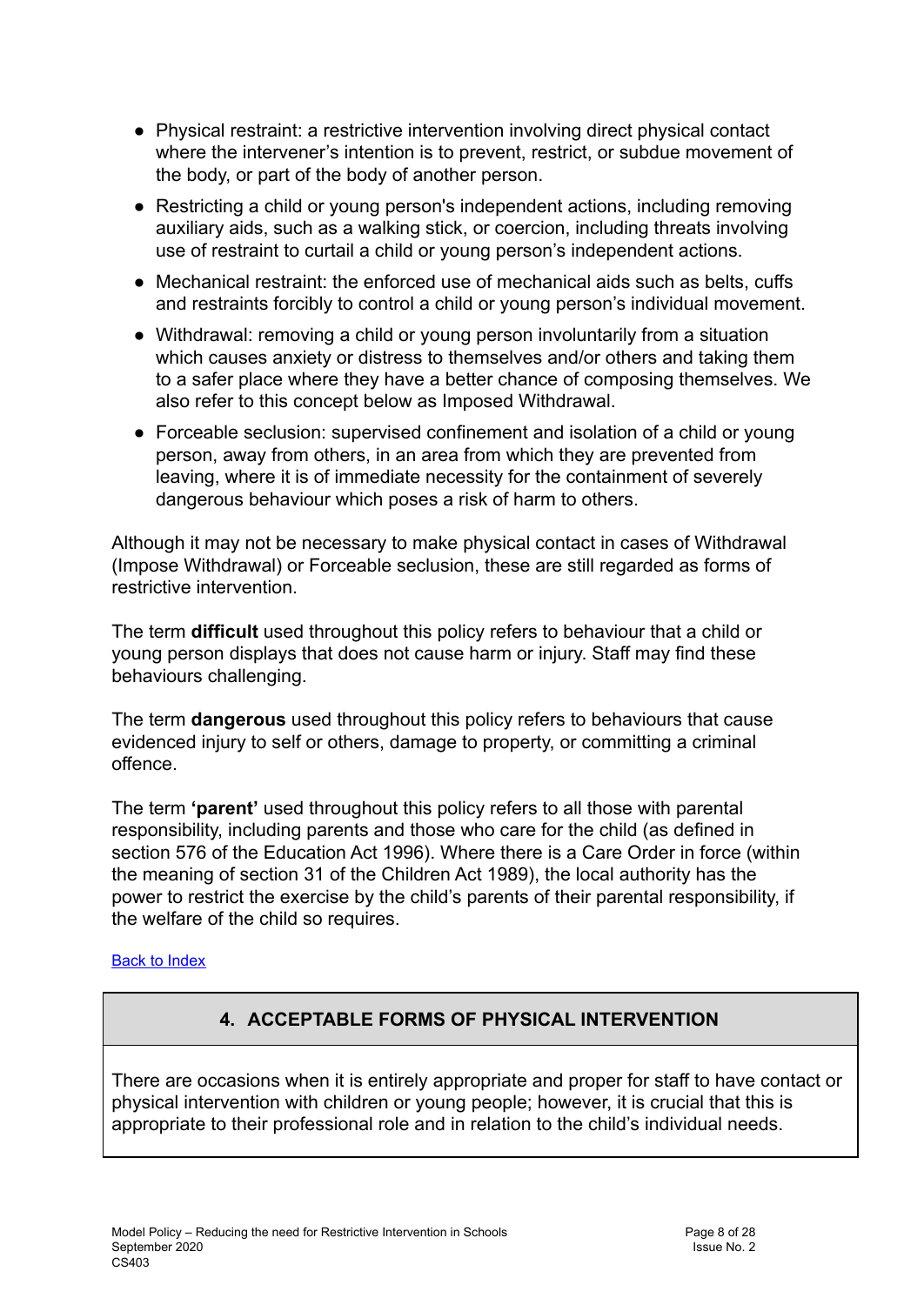Occasions where staff may have cause to have physical intervention with a child may include:

- To comfort a child in distress (so long as this is appropriate to their age).
- For affirmation/praise.
- To gently direct a child or young person.
- For curricular reasons (for example in PE, Drama, etc).
- First aid and medical treatment.
- In an emergency to avert danger to the child.

Not all children feel comfortable with certain types of physical contact; this should be recognised and, wherever possible, adults should seek the child's permission before initiating contact and be sensitive to any signs that they may be uncomfortable or embarrassed.

Staff should acknowledge that some children are more comfortable with touch than others and/or may be more comfortable with touch from some adults than others. Staff should listen, observe and take note of the child's reaction or feelings and, so far as is possible, use a level of contact and/or form of communication which is acceptable to the child.

It is not possible to be specific about the appropriateness of each physical contact, since an action that is appropriate with a child, in one set of circumstances, may be inappropriate in another, or with a different child. In all situations where physical contact between staff and children takes place, staff must consider the following:

- The child's age and level of understanding.
- The child's individual characteristics and history.
- The duration of contact.
- The location where the contact takes place (it should not take place in private without others present).
- The purpose of the physical contact.

#### [\*Schools need to add their own paragraph here, specific to their setting focusing on the types of appropriate touch you would authorise and support staff to use \*.]

Physical intervention must not become a habit between a member of staff and a child. Physical intervention should always be in the child's best interest and staff must have an awareness of children and young people who may not have secure primary attachments. Staff must have an awareness of the need to differentiate physical intervention to ensure that children or young people are able to distinguish and separate the attachment to staff (who are transient adults in their life) from the primary attachment to key adults such as parents and siblings.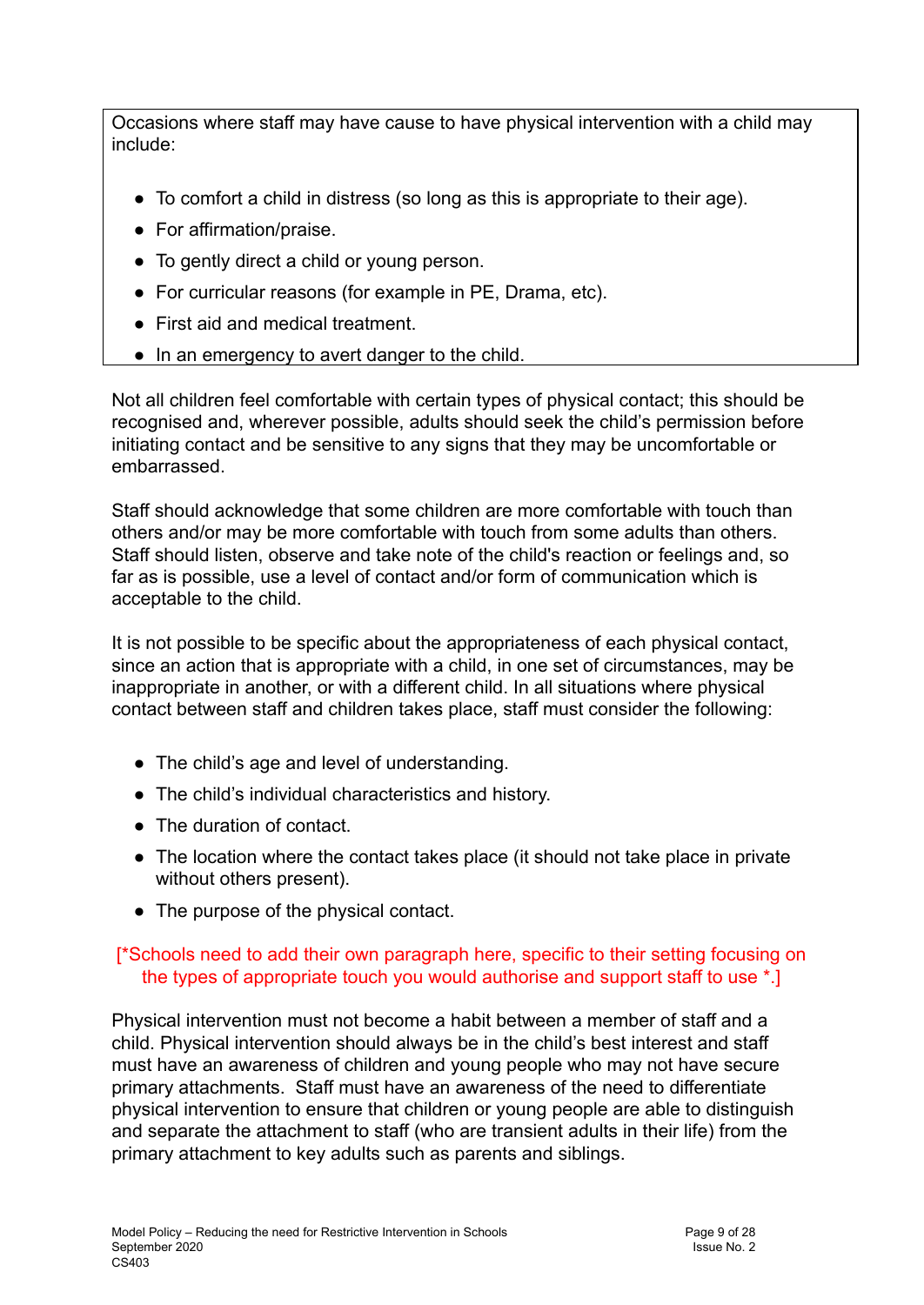Physical contact must never be used as a punishment, or to inflict pain. All forms of corporal punishment are prohibited. Physical contact **must not** be made with the child or young person's neck, breasts, abdomen, genital area, or any other sensitive body areas, or to put pressure on joints.

#### **Safer working practice**

To reduce the risk of allegations, all staff should be aware of safer working practice and should be familiar with the guidance contained in the staff handbook / school code of conduct / staff behaviour policy and Safer Recruitment Consortium document, **Guidance for safer working practice for those working with children and young people in education settings (September 2019) [http://www.thegrid.org.uk/info/welfare/child\\_protection/allegations/safe.shtml](http://www.thegrid.org.uk/info/welfare/child_protection/allegations/safe.shtml)**

<span id="page-9-0"></span>Back to [Index](#page-1-0)

## **5. RESTRAINT OR RESTRICTIVE INTERVENTIONS**

Restraint or restrictive interventions may be used when all other strategies have failed, and therefore only as a **last resort**. All staff should focus on promoting a positive and proactive approach to behaviour and emotional wellbeing, including de-escalation techniques (appropriate to the child), to minimise the likelihood of, and avoid the need to use, restraint.

There will, however, be times when the only realistic response to a situation will be a planned restraint or restrictive intervention

Before implementing a planned restraint or restrictive intervention it is necessary to undertake a careful risk assessment. This will need to include a record of the child's needs (including their vulnerabilities, learning disabilities, medical conditions and impairments), evidence of the risks to self and others (Annex 4 – Audit of need) and the extent to which a restrictive intervention would be in the child's best interests.

If it is necessary to undertake a restrictive intervention, then staff should employ the planned and agreed approaches/techniques as set out in the child's individualised risk reduction plan (Annex 3 – Risk Reduction Plan).

The planned intervention will be based on the following principles: -

• The assessment of risk to safeguard the individual or others i.e. restraint will only be used where it is necessary to prevent the risk of serious harm, including injury to the child, other children, staff or the or the school community (as opposed to if no intervention or a less restrictive intervention was undertaken).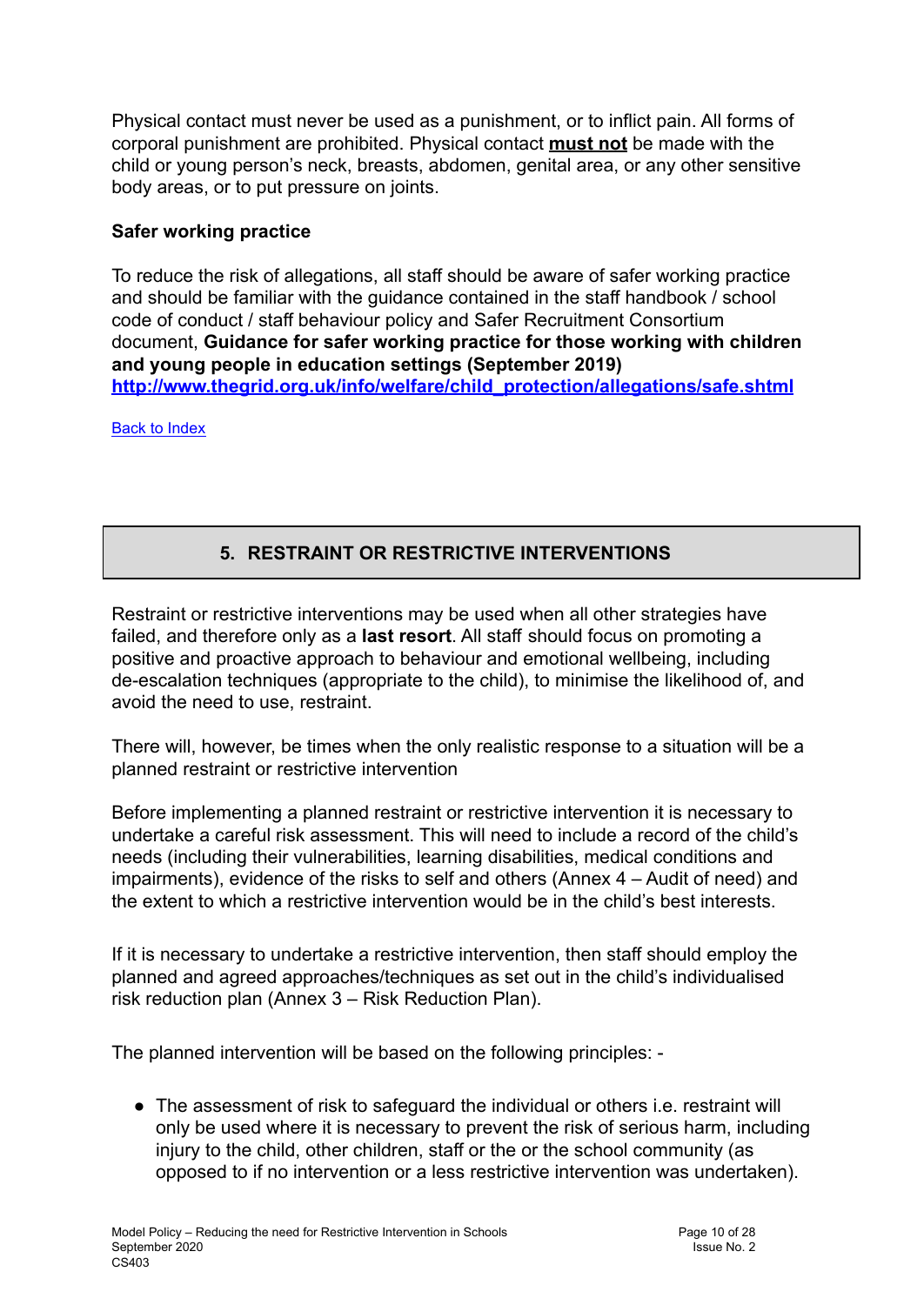- An intervention will be in the best interests of the child balanced against respecting the safety and dignity of all concerned.
- Restraint will never be used to force compliance or with the intention of: inflicting pain, suffering or humiliation.
- If restraint is appropriate then techniques used will be reasonable and proportionate to the specific circumstances and risk of seriousness of harm; they will be applied with the minimum force needed, for no longer than necessary, by appropriately trained staff.
- When planning support and reviewing any type of planning document that references restraint or restrictive interventions (such as risk reduction plans) children, parents and where appropriate (for example, where the child or parent/carer wants it) advocates should be involved.

In an emergency such as a child running into a road, or a child attacking a member of staff and refusing to stop when asked, then reasonable force may be necessary. This would be an unplanned intervention which: -

- requires professional judgement to be exercised in difficult situations, often requiring split-second decisions in response to unforeseen events or incidents where trained staff may not be on hand.
- will include judgements about the capacity of the child at that moment to make themselves safe.
- requires responses which are reasonable and proportionate and use the minimum force necessary in order to achieve the aim of the decision to restrain.

An unplanned intervention should trigger a multidisciplinary discussion to look at what support is needed to reduce the risk of future incidents. Staff should update and/or implement a new risk reduction plan depending on the circumstances of the unplanned incident.

Staff should not be expected to put themselves in danger and that removing other children and themselves from escalating situations may be the right thing to do. We value staff efforts to rectify what can be very difficult situations and in which they exercise their duty of care for all children or young persons.

The circumstances when reasonable force may be used will need to meet the following criteria: -

- To prevent a child from committing a criminal offence (this applies even if they are below the age of criminal responsibility)
- To prevent a child from injuring themselves or others
- To prevent or stop a child or young person from causing serious damage to property (including their own property)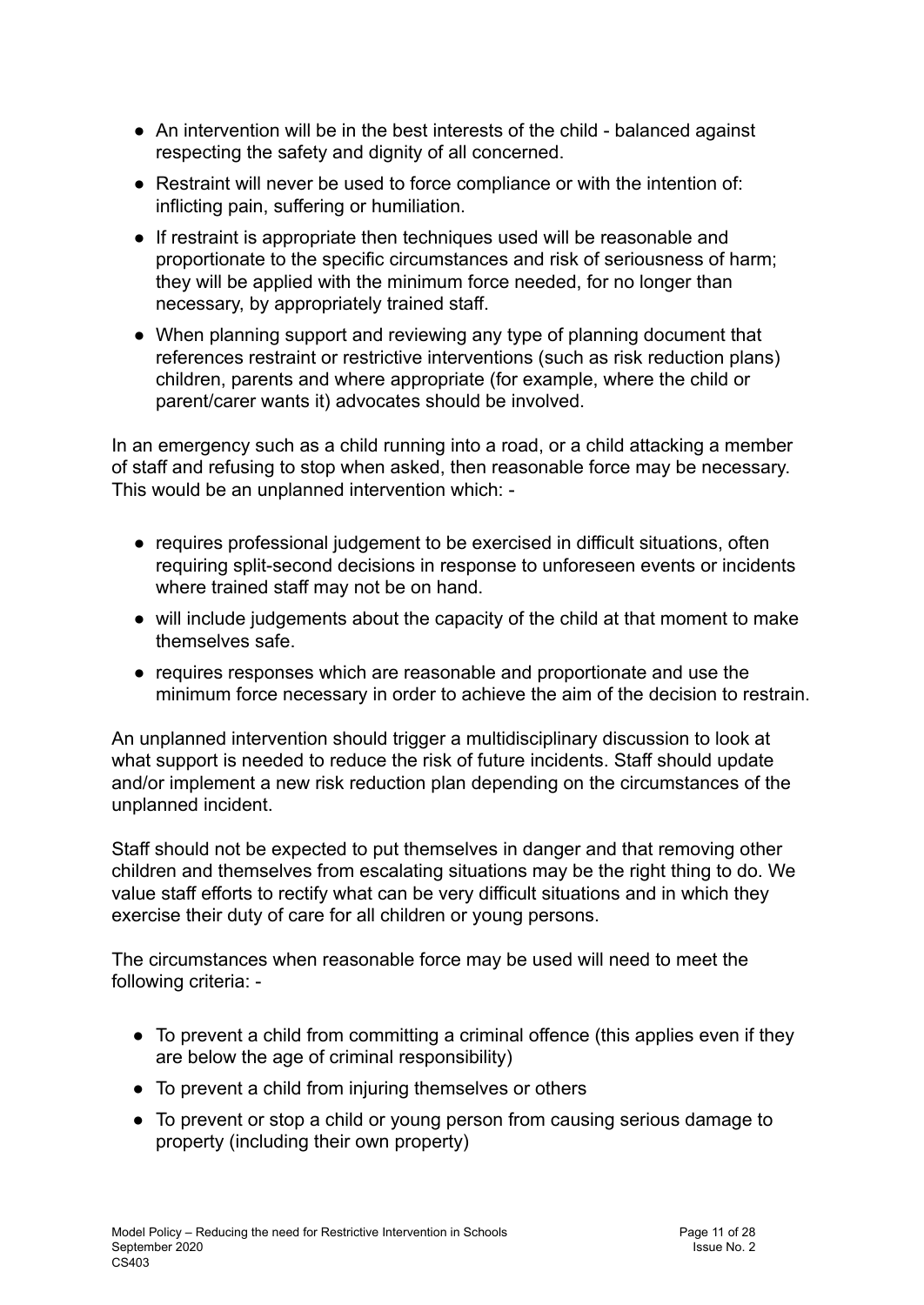Legal defence for the use of force is based on evidence that the action taken was:

● Reasonable, proportionate and necessary

Staff should have reasonable grounds for believing that restraint is necessary to justify its use. They should only use restraint where they consider it is necessary to prevent serious harm, including risk of injury to the child or young person or others. Staff should use their professional judgement to decide if restraint is necessary, reasonable and proportionate.

Since children are developing both physically and psychologically this makes them particularly vulnerable to harm. The potentially serious impact of restraint on their development requires that the child's best interests is the paramount consideration when reaching a decision on whether to, and how to, restrain a child. However, this does not mean that the child's best interests automatically take precedence over other considerations such as other people's rights, but they must be given due weight in the decision.

#### **Deprivation of liberty or segregation**

Deprivation of liberty is unlawful – unless sanctioned by process of law (Mental Health Act 1983, Mental Capacity Act 2005 – Deprivation of Liberty Safeguards) and / or by way of court order (inherent jurisdiction – or s16 Mental Capacity Act Order); Mental Capacity Act Code of Practice:

<https://www.gov.uk/government/publications/mental-capacity-act-code-of-practice>

<span id="page-11-0"></span>Back to [Index](#page-1-0)

### **6. ASSESSING AND MANAGING RISKS**

Staff will use the minimum force needed to gain safe outcomes.

Restrictive intervention which have any of the following 3 effects are wholly inappropriate:

- If there is a negative impact on the process of breathing
- The child feels pain as a direct result of the technique
- The child feels a sense of violation.

Clearly the use of a restraint technique that negatively impacts on a child's breathing presents a real risk of causing serious harm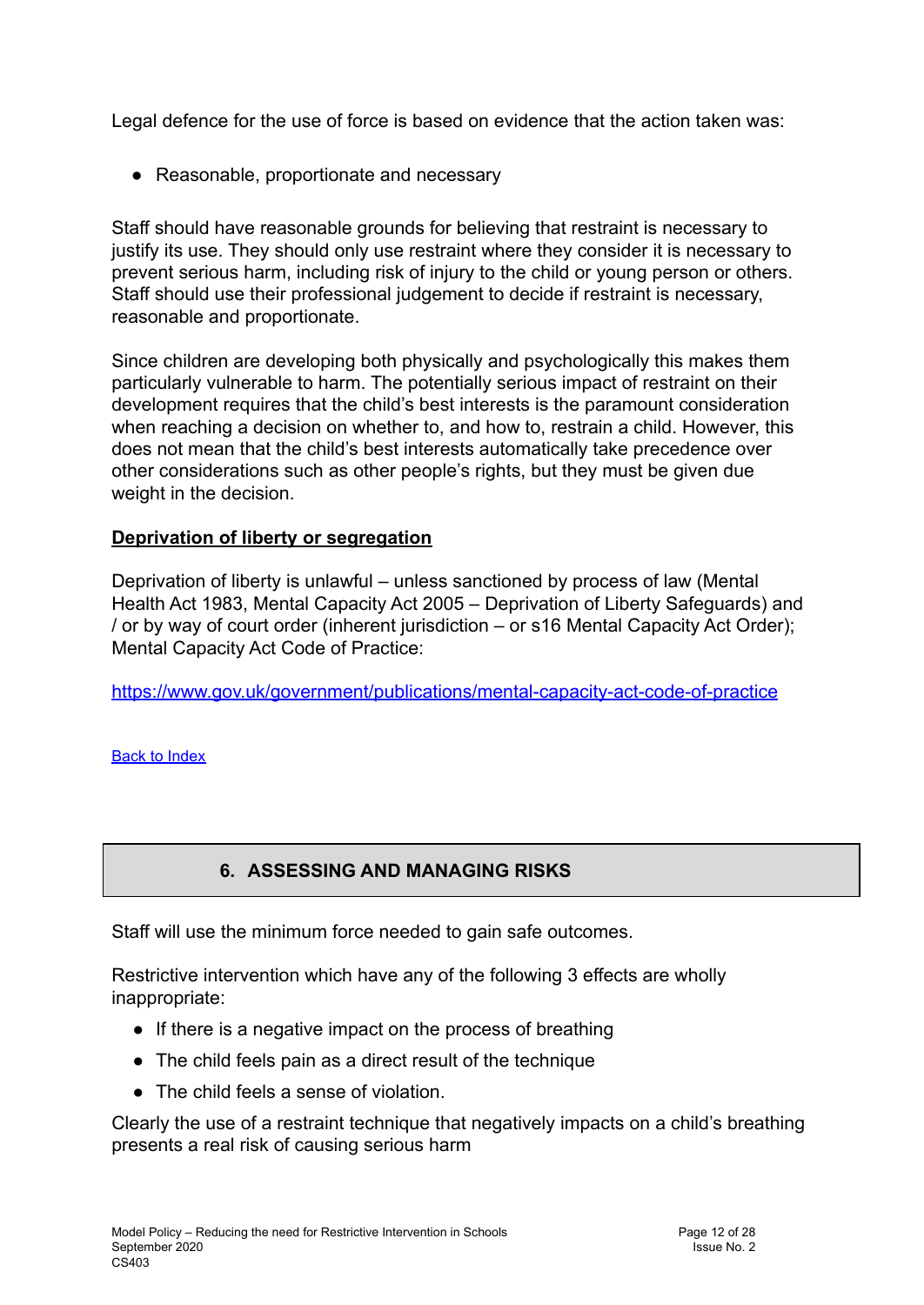The following interventions have elevated risks and can result in a sense of violation, pain or restricted breathing and must be avoided:

- The use of clothing or belts to restrict movement
- Holding a person lying on their chest or back
- Pushing on the neck, chest or abdomen
- Hyperflexion or basket type holds
- Extending or flexing of joints (pulling and dragging)

The following can result in significant injury and must also be avoided:

- Forcing a child or young person up or down stairs
- Dragging a child or young person from a confined space
- Lifting and carrying
- Seclusion, where a person is forced to spend time alone against their will (requires a court order except in an emergency)

The principles relating to Restrictive Intervention are as follows: -

- Restrictive intervention will only be used in circumstances when one or more of the legal criteria for its use are met.
- Restraint or restrictive intervention is an act of care and control, not punishment. It is never used to force compliance with staff instructions.
- Staff will take steps in advance to avoid the need for restrictive Intervention through dialogue and diversion.
- The child will be warned, at their level of understanding, that restrictive intervention will be used unless they stop the dangerous behaviour.
- Staff will use the minimum force necessary to ensure safe outcomes.
- Staff will only use force when there are good grounds for believing that immediate action is necessary and that it is in the child's and/or other children's best interests for staff to intervene physically.
- Staff will be able to evidence that the intervention used was a reasonable response to the incident.
- Every effort will be made to secure the presence of other staff, and these staff may act as assistants and/or witnesses.
- As soon as it is safe, the restrictive intervention will be relaxed to allow the child to regain self-control.
- Escalation will be avoided at all costs.
- The age, understanding, and competence of the individual child will always be considered.
- In developing a risk reduction plan, consideration will be given to approaches appropriate to each child or young person's circumstance.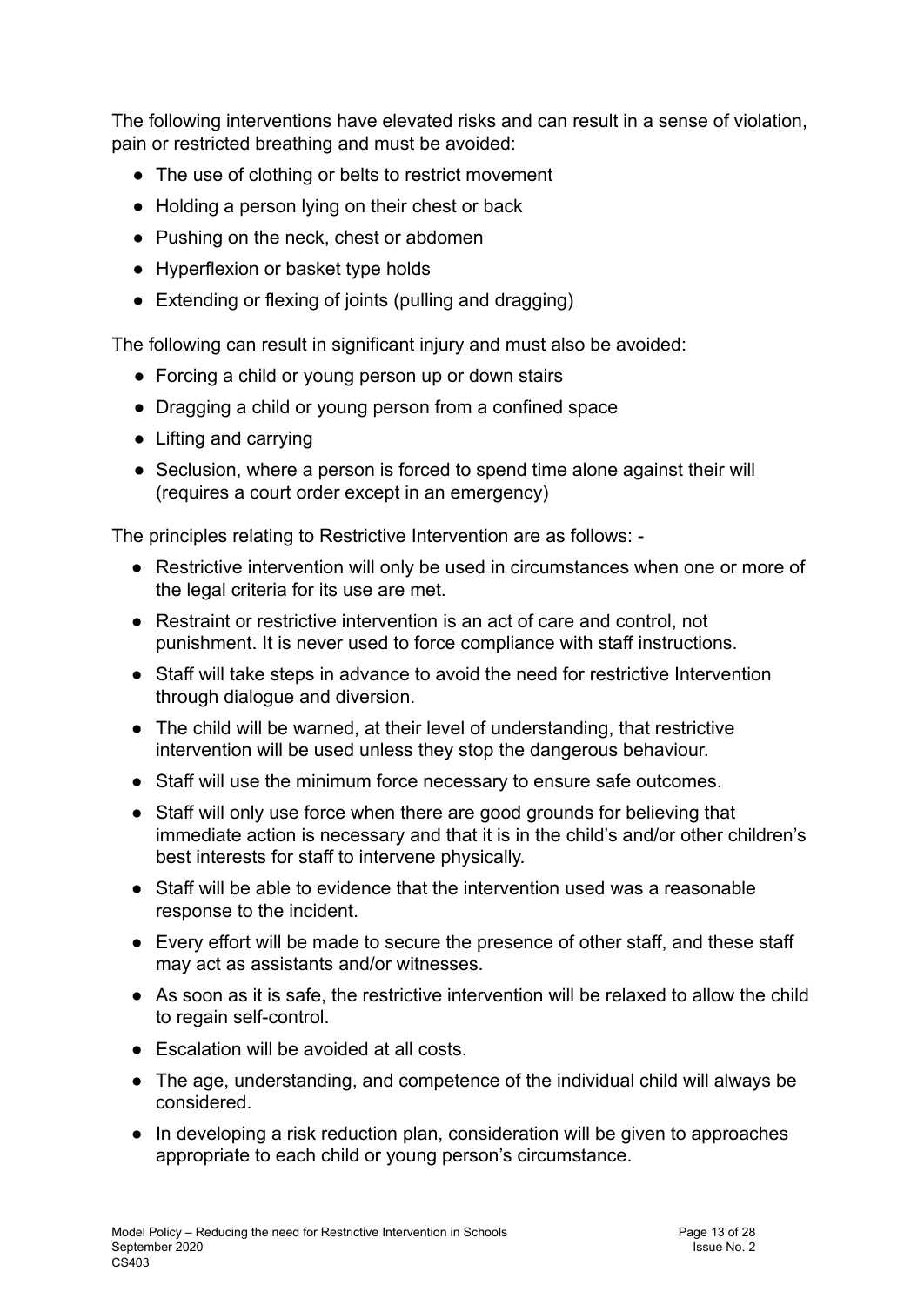● Procedures are in place, through the pastoral system of the school, for supporting and debriefing children or young persons and staff after every incident of restrictive intervention, as it is essential to safeguard the emotional well-being of all involved at these times.

#### <span id="page-13-0"></span>Back to [Index](#page-1-0)

#### **7. DEVELOPING A RISK REDUCTION PLAN IN …………………. SCHOOL**

If a child is identified as presenting a risk that restraint or restrictive intervention may be required, a risk reduction plan will be completed. This plan will help the child and staff to avoid situations that escalate through understanding the factors that influence the behaviour and identifying the early warning signs in an effort to manage and reduce risk.

The plan will include: -

- "Roots and fruits" to explore the link between experiences, feeling and behaviours (Annex 1)
- Anxiety mapping to understand the factors that underlie or influence the behaviour as well as the triggers for it (e.g. staff, peers, activity, location etc. Annex 2)
- Analysis of both conscious and subconscious behaviour with solutions and differentiation of environment or teaching and learning
- An understanding of the wider causes of behaviours such as those that stem from medical conditions, sensory issues and unmet need or undiagnosed conditions.
- Recognition of the early warning signs that indicate that poor emotional wellbeing is beginning to emerge.
- Alternatives to restraint, including effective techniques to de-escalate a situation and avoid restrictive interventions.
- Details of the safe implementation of restraint, including how to minimise associated risks, particularly taking into account the growth and development of children and young people.
- Details of a communication plan with the children including for those who are non-verbal (including those with speech, language and communication needs).
- Co-produced with parents/carers and the child to ensure their views and experiences are considered.
- A dynamic risk assessment to ensure staff and others act reasonably, consider the risks, and learn from what happens.
- Explanation of how to record any planned or unplanned interventions.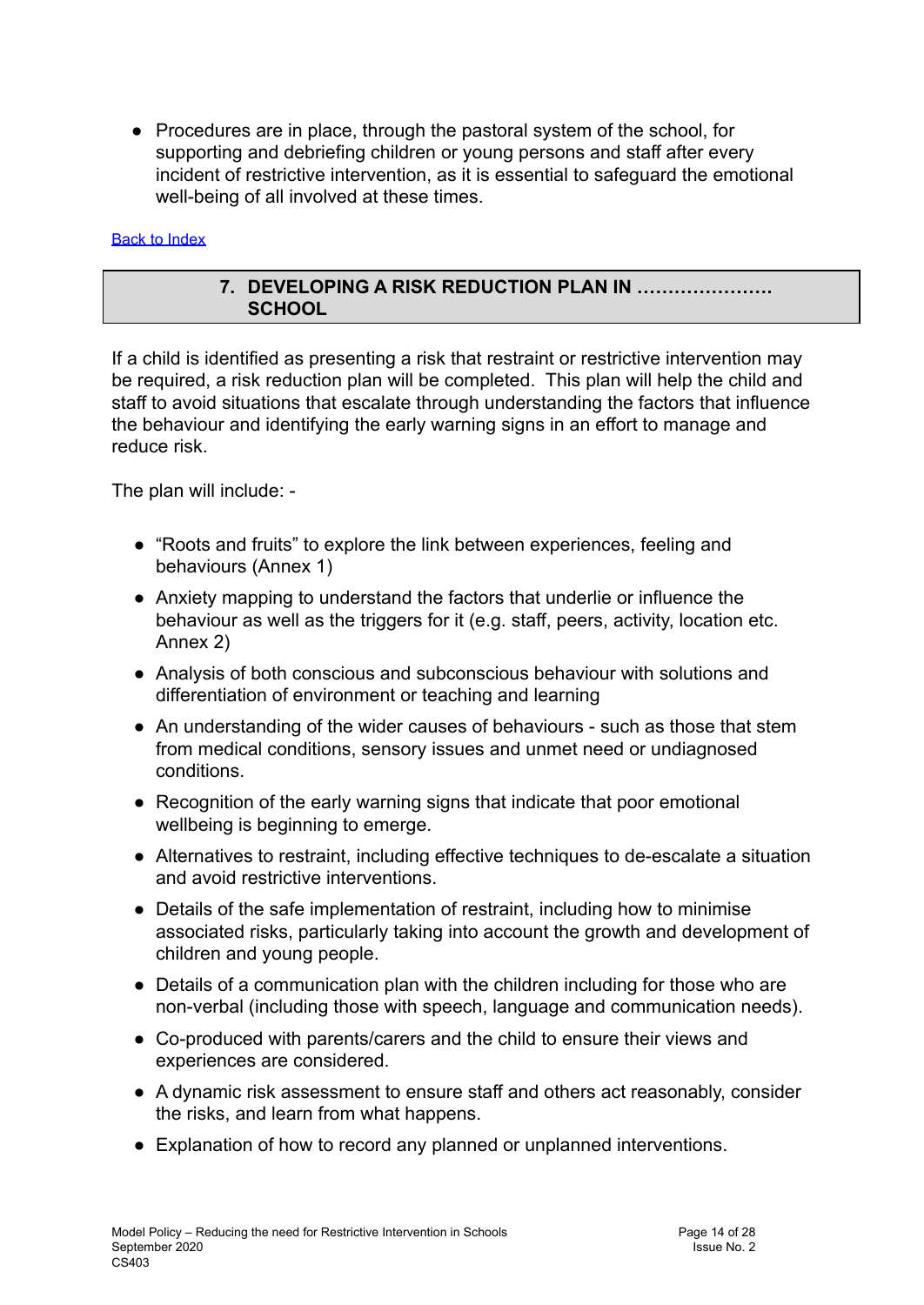- How to find the record in school of risk reduction options that have been examined and discounted, as well as those used (Annex 5).
- A Clear description stating at which point a restrictive intervention will be used
- Identification of key staff who know exactly what is expected and how to build positive relationships
- A system to summon additional support if needed
- Identification of training needs or unresolved risk factors

*[\*A school may also need to take medical advice about the safest way to hold a child or young person with specific medical needs.]*

Please refer to the Annex for a risk reduction plan format.

<span id="page-14-0"></span>Back to [Index](#page-1-0)

## **8. TRAINING AND DEVELOPMENT OF STAFF**

Guidance and training are essential in this area. We adopt the best possible practice in ………………………………………. school and provide training for all staff at several levels including: -

- Awareness of issues for governors, staff and parents,
- Positive behaviour management all staff
- Emotional well-being and trauma informed practices all staff
- Managing conflict in difficult situations all staff

Training and development play a crucial role in promoting positive behaviour and supporting those whose poor emotional wellbeing has the risk of becoming difficult or dangerous. Settings have a statutory responsibility to enable staff to develop the understanding and skills to support children and young people and help parents to secure consistent approaches.

Hertfordshire Steps is the foundation of our thinking and the umbrella that all other training sits within. Hertfordshire Steps training covers two distinct developmental areas:

**"Step On"** – **(De-escalation training)** It is considered best practice that all teachers, Teaching Assistants and Midday Supervisory Assistants complete this de-escalation training. 'Step On' is a therapeutic approach to behaviour management, with an emphasis on consistency, on teaching internal discipline rather than imposing external discipline and on care and control, not punishment. It uses techniques to de-escalate a situation before a crisis occurs and, where a crisis does occur, it adopts techniques to reduce the risk of harm.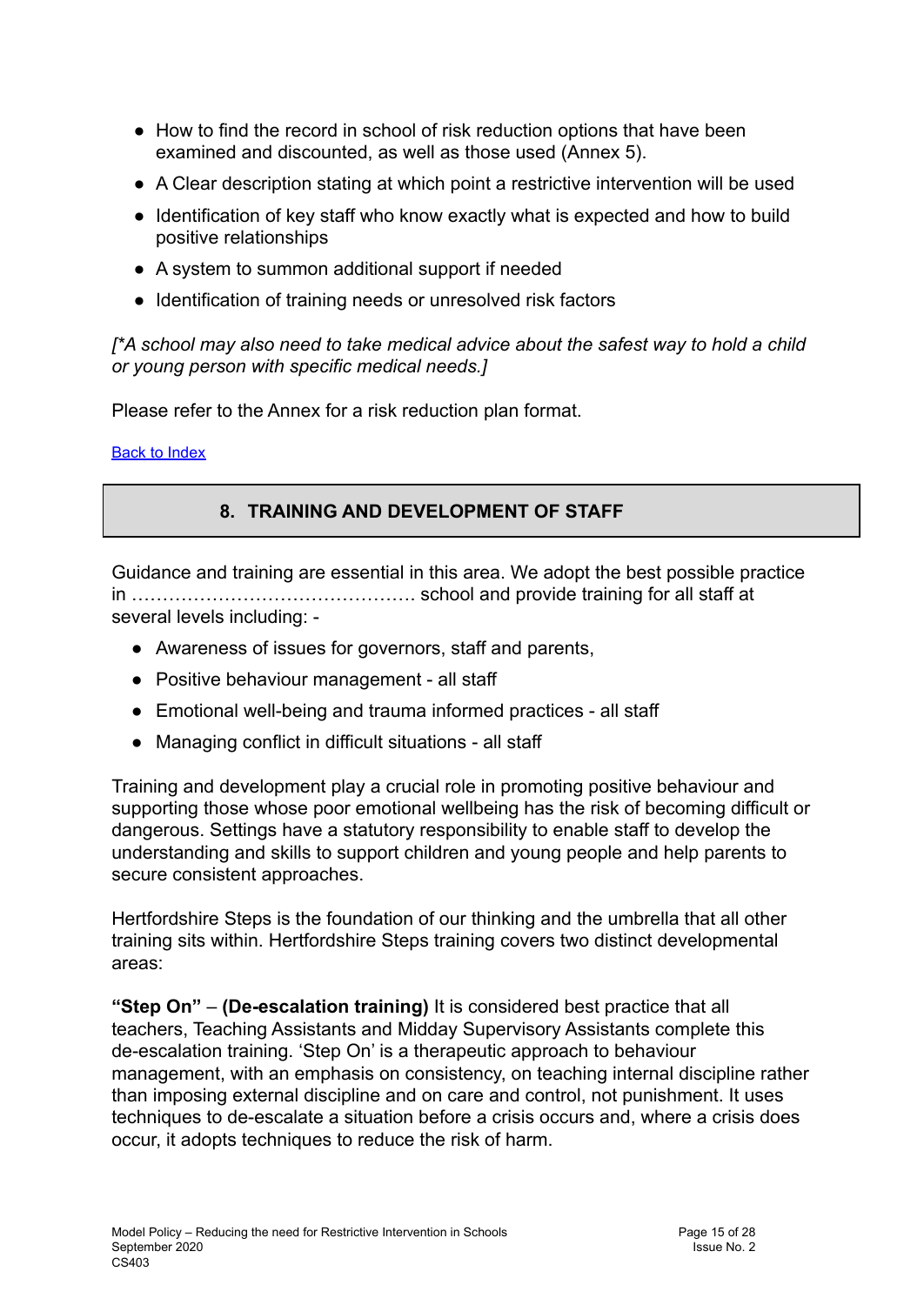**"Step Up"** – **(Restrictive intervention training)** This provides training on elements of restrictive intervention (restraint) and personal safety. This training can only be provided within services where staff have already completed 'Step On' training and are still within certification. 'Step Up' training is only delivered where there is an identified need for an individual child who displays dangerous behaviour.

Additional training should be tailored to take account of the needs of the children and young people being taught and/or cared for and the role of the specific tasks that staff will be undertaking.

#### <span id="page-15-0"></span>Back to [Index](#page-1-0)

## **9. RECORDING AND REPORTING**

The use of a restraint or restrictive intervention, whether planned or unplanned (emergency), must always be recorded as quickly as practicable (and in any event within 24 hours of the incident) by the person(s) involved in the incident, in a book with numbered pages. The written record should include:

- the names of the staff and child or young persons involved;
- the type of restrictive intervention employed;
- the reason for using a restrictive intervention (rather than non-restrictive strategies);
- how the incident began and progressed, including details of the child 's behaviour, what was said by all those involved, and the steps taken to defuse or calm the situation;
- the degree of force used, how that was applied, and for how long;
- the date and the duration of the whole intervention;
- whether the child or young person or anyone else experienced injury or distress and, if they did, what action was taken.

All records should be open and transparent and enable consideration to be given to the appropriateness of the use of restraint.

Governing bodies and proprietors must ensure that they comply with their duties under legislation. They must also have regard to this guidance to ensure that the policies, procedures and training in their schools or colleges are always effective and comply with the law.

Governing bodies and proprietors should have a senior board level (or equivalent) lead to take **leadership** responsibility for their schools or college's restraint arrangement.

The nominated governor is: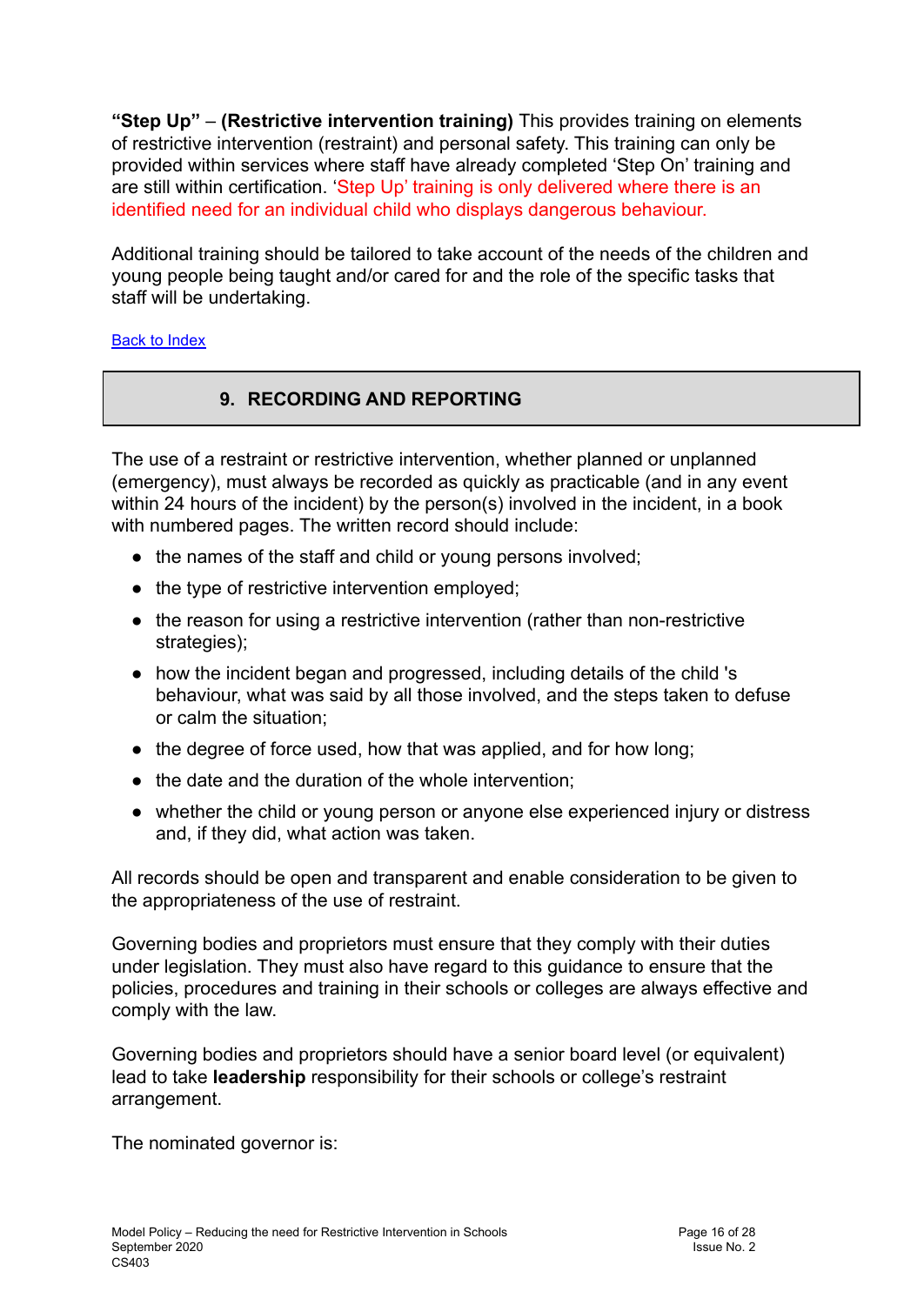$NAME$ 

Back to [Index](#page-1-0)

### **10.COMPLAINTS**

<span id="page-16-0"></span>All staff and volunteers should feel able to raise concerns about poor or unsafe practice and potential failures in the school or education setting's safeguarding arrangements.

Appropriate whistleblowing procedures, which are suitably reflected in staff training and staff behaviour policies, should be in place for such concerns to be raised with the school or college's senior leadership team.

If staff members have concerns about another staff member then this should be referred to the Head Teacher or Principal. Where there are concerns about the Head Teacher or Principal, this should be referred to the Chair of Governors/ Chair of the Management Committee/Proprietor as appropriate. Where the head teacher is also the sole proprietor of an independent school, allegations should be reported directly to the designated officer(s) at the local authority. Staff may consider discussing any concerns with the school's designated safeguarding lead and make any referral via them.

Back to [Index](#page-1-0)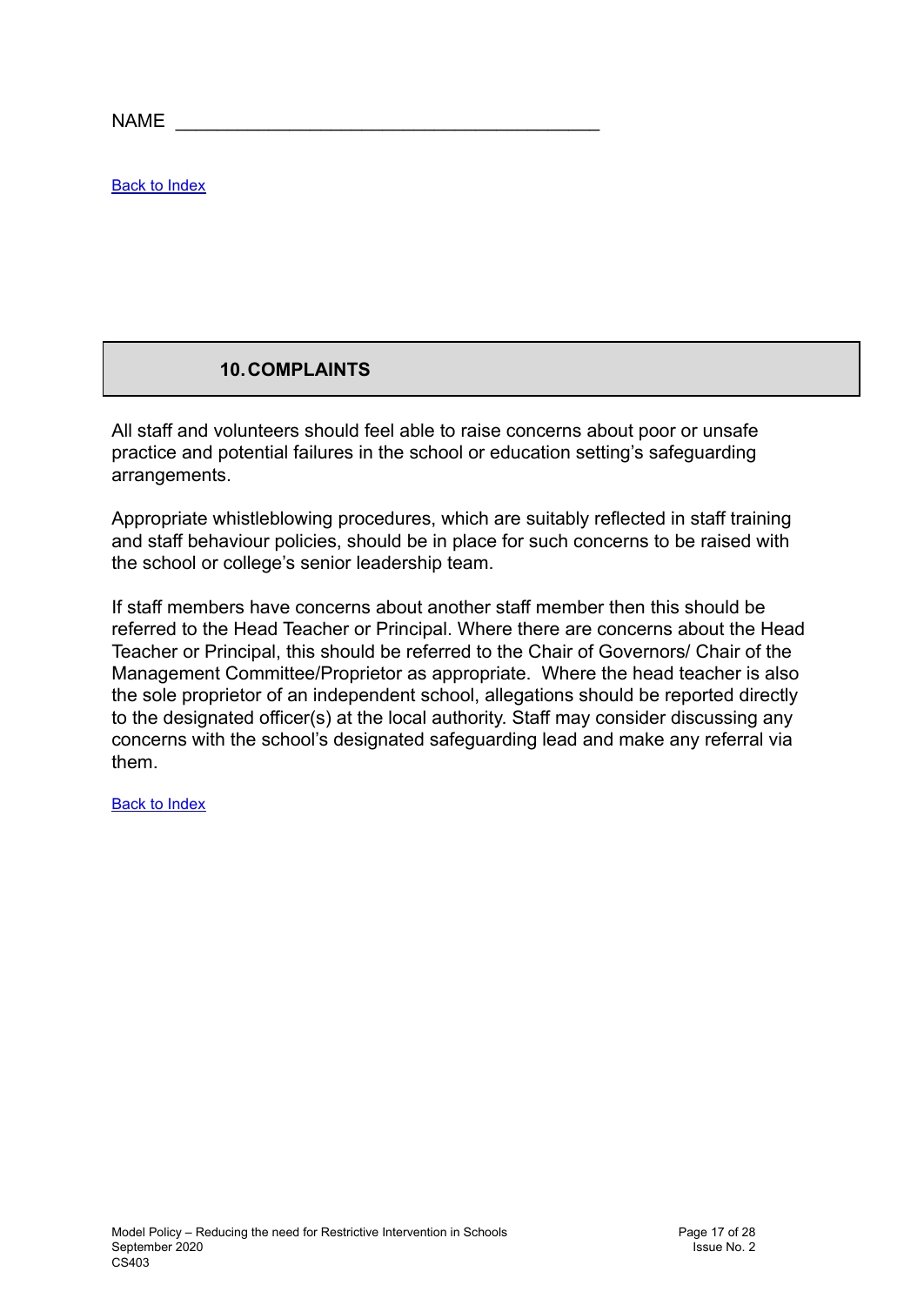### **ANNEX. 1. Roots and Fruits**

Analysis tool to explore behaviours, feelings and experiences

## **Roots and Fruits**

| Name                    |  |
|-------------------------|--|
|                         |  |
| <b>Supporting Staff</b> |  |
|                         |  |
| Date                    |  |
|                         |  |
| Review Date             |  |
|                         |  |

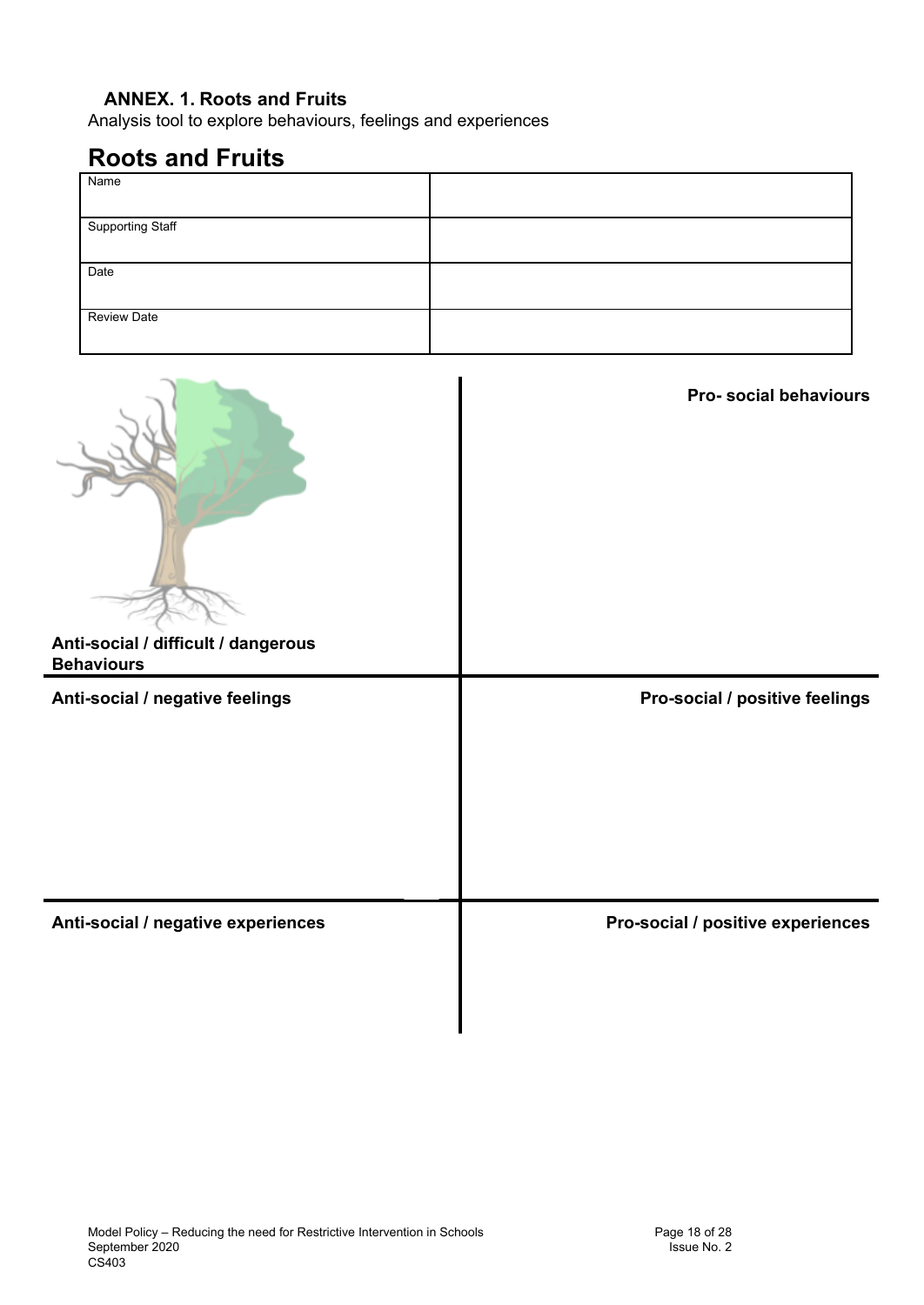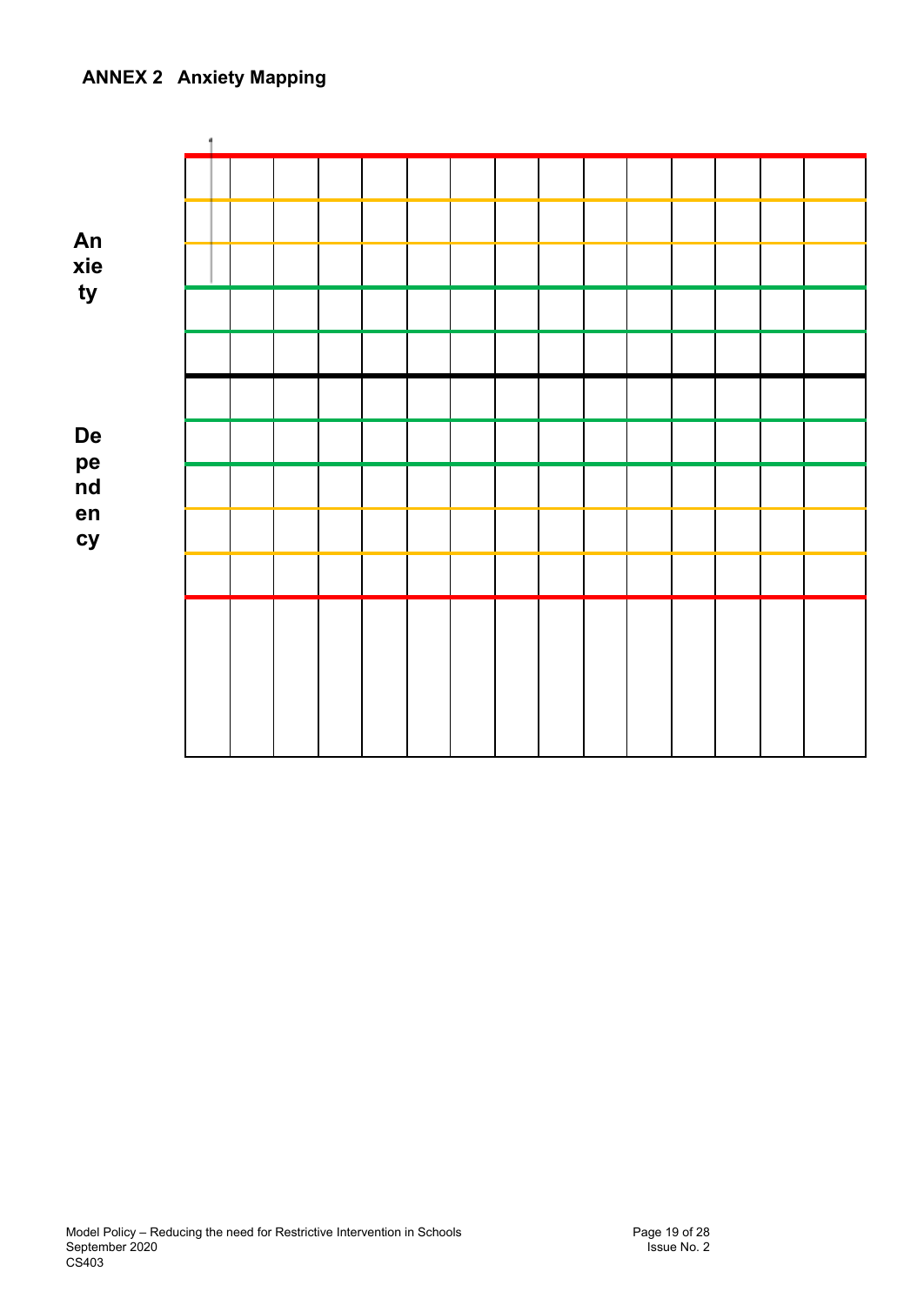## **Anxiety Mapping Analysis and Evidence of Differentiation**

|                                                   | Score                | <b>Staff/Location/Activity/Peer/Tim</b><br><b>Predict it</b>                             | <b>Evidence of action</b><br><b>Prevent it</b>                                           |
|---------------------------------------------------|----------------------|------------------------------------------------------------------------------------------|------------------------------------------------------------------------------------------|
| Ra<br><b>is</b><br>ed<br>An<br>хi<br>et<br>y      | $+2$<br>$+5$<br>$+2$ | These items overwhelm the pupil<br>These items run the risk of<br>overwhelming the pupil | <b>Planned Differentiation required to</b><br>reduce anxiety<br><b>Monitoring needed</b> |
|                                                   |                      |                                                                                          |                                                                                          |
|                                                   | $\boldsymbol{0}$     |                                                                                          |                                                                                          |
| <u>In</u><br>cr<br>ea<br><b>se</b><br>$\mathbf d$ | $-2$                 | These areas run the risk of developing<br>an over reliant                                | <b>Monitoring needed</b>                                                                 |
| de<br>pe<br>nd<br>en<br><b>cy</b>                 | $-2$<br>-5           | These areas have developed an over<br>reliance                                           | Differentiation needed to reduce this<br>over reliance                                   |
|                                                   |                      |                                                                                          |                                                                                          |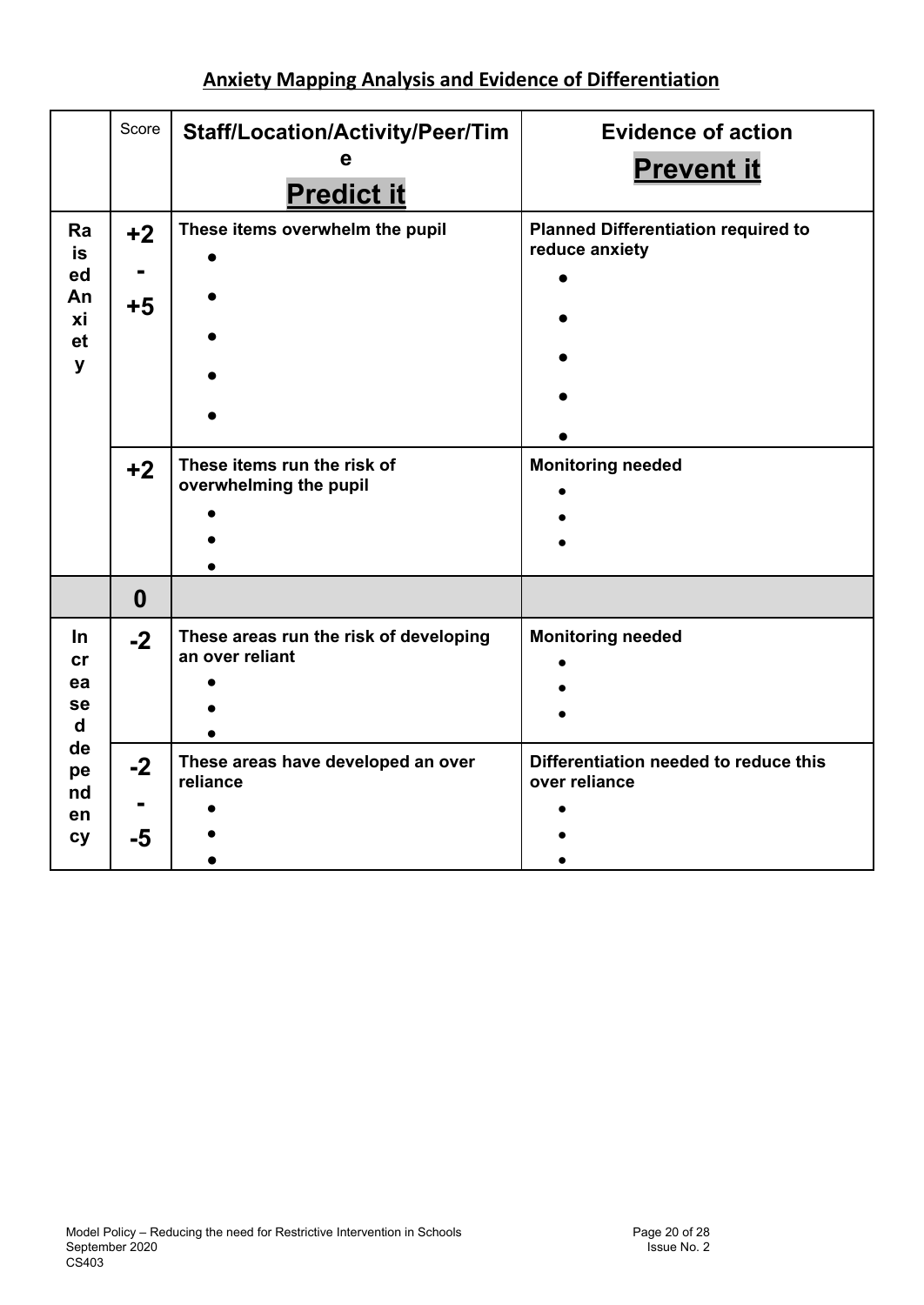#### **ANNEX 3 Risk reduction plan**

For assessing and managing foreseeable risks for child or young persons who are likely to need Restrictive Intervention

#### **Risk Assessment Calculator**

| Name               |  |
|--------------------|--|
|                    |  |
| <b>DOB</b>         |  |
| Date of Assessment |  |
|                    |  |

| Harm/Behaviour       | Opinion<br>Evidenced | Conscious<br>Sub-conscious | Seriousness<br>Of Harm<br>A | Probability<br>Of Harm<br>В | <b>Severity Risk</b><br>Score |
|----------------------|----------------------|----------------------------|-----------------------------|-----------------------------|-------------------------------|
|                      | O/E                  | C/S                        | 1/2/3/4                     | 1/2/3/4                     | $A \times B$                  |
| Harm to self         |                      |                            |                             |                             |                               |
| Harm to peers        |                      |                            |                             |                             |                               |
| Harm to staff        |                      |                            |                             |                             |                               |
| Damage to property   |                      |                            |                             |                             |                               |
| Harm from disruption |                      |                            |                             |                             |                               |
| Criminal offence     |                      |                            |                             |                             |                               |
| Other harm           |                      |                            |                             |                             |                               |
|                      |                      |                            |                             |                             |                               |

| <b>Seriousness</b> |                                                                                                                                    |
|--------------------|------------------------------------------------------------------------------------------------------------------------------------|
|                    | Foreseeable outcome is upset or disruption                                                                                         |
| 2                  | Foreseeable outcome is harm requiring first aid, distress or minor damage                                                          |
| 3                  | Foreseeable outcome is hospitalisation, significant distress, extensive damage                                                     |
| 4                  | Foreseeable outcome is loss of life or permanent disability, emotional trauma requiring<br>counselling or critical property damage |
| Probability        |                                                                                                                                    |
|                    | There is evidence of historical risk, but the behaviour has been dormant for over 12<br>months and no identified triggers remain   |
|                    | The risk of harm has occurred within the last 12 months, the context has changed to<br>make a reoccurrence unlikely                |
| 3                  | The risk of harm is more likely than not to occur again                                                                            |
|                    | The risk of harm is persistent and constant                                                                                        |

*Risks which score 6 or more (probability x seriousness) should have strategies listed on next page*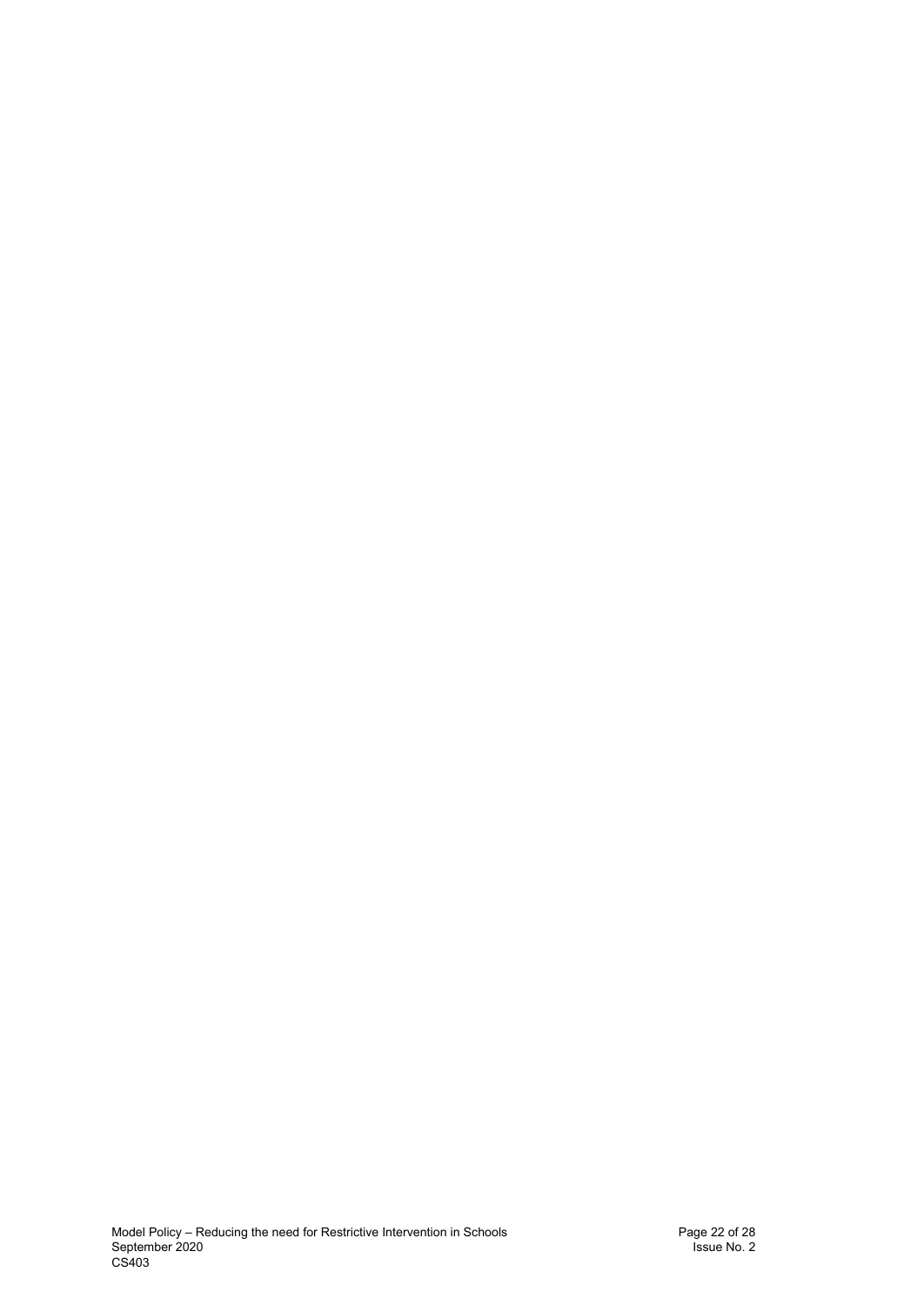## **Individual Risk Reduction Plan**

 $\mathsf{l}$ 

| <b>Name</b> | <b>DOB</b> | <b>Date</b>                                                                  |  |
|-------------|------------|------------------------------------------------------------------------------|--|
|             |            |                                                                              |  |
|             |            | Risk reduction measures and differentiated measures (to respond to triggers) |  |
| Photo       |            |                                                                              |  |
|             |            |                                                                              |  |

| Pro social / positive behaviour             | <b>Strategies to respond</b> |  |  |  |
|---------------------------------------------|------------------------------|--|--|--|
| <b>Anxiety / DIFFICULT behaviours</b>       | <b>Strategies to respond</b> |  |  |  |
| <b>Crisis / DANGEROUS behaviours</b>        | <b>Strategies to respond</b> |  |  |  |
| Post incident recovery and debrief measures |                              |  |  |  |
| Date                                        |                              |  |  |  |

**Signature of Young Person………………………………………Date……………….**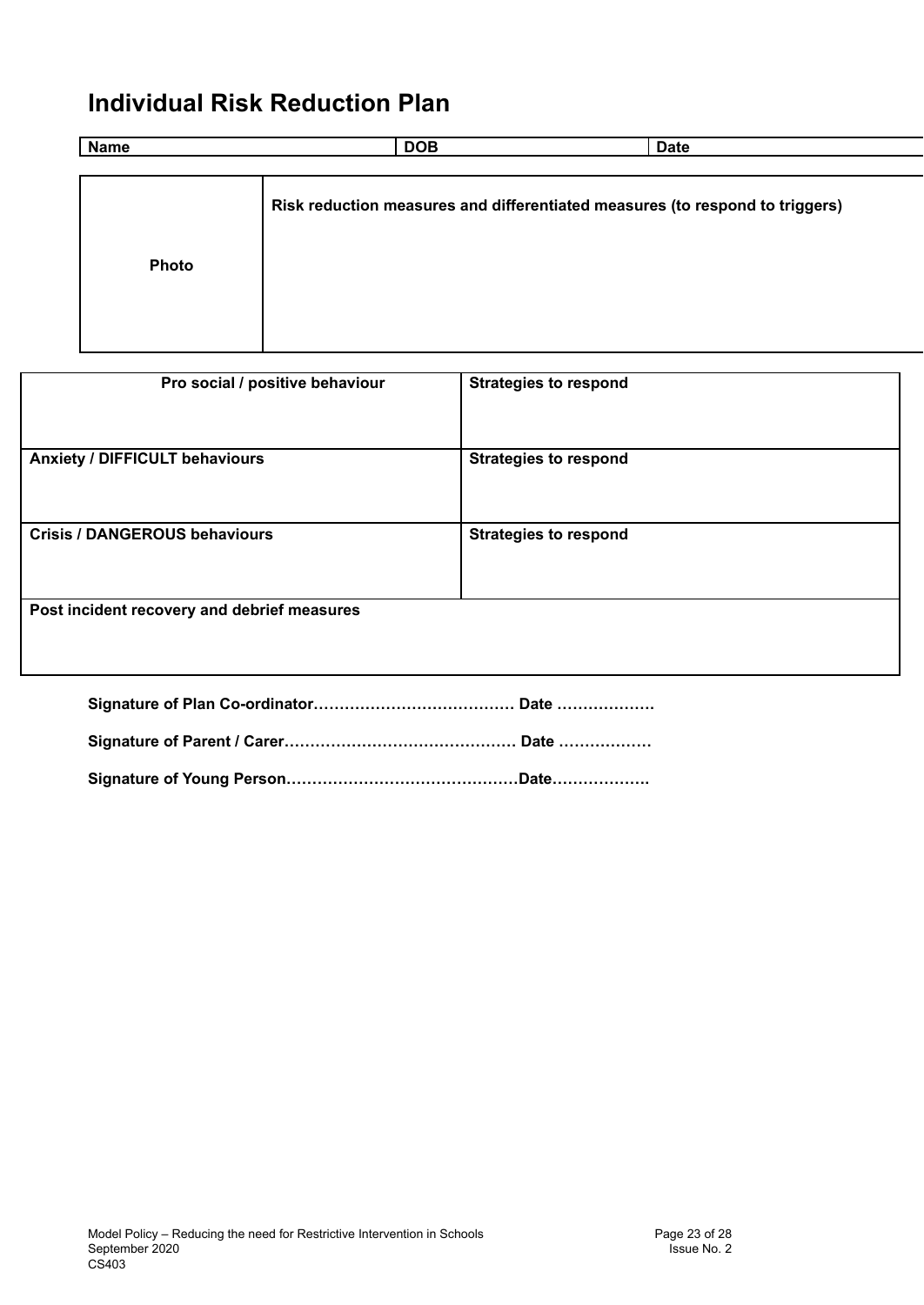## **ANNEX. 4 Audited Need for identifying Restrictive Intervention or Restraint needs**

|                                                                                                                         | ngan ann nggua                                                  |                                                                                          |  |  |  |
|-------------------------------------------------------------------------------------------------------------------------|-----------------------------------------------------------------|------------------------------------------------------------------------------------------|--|--|--|
| <b>Name</b>                                                                                                             | <b>DOB</b>                                                      | Age                                                                                      |  |  |  |
| How well equipped is the school/setting to manage the inclusion of this child or young<br>person (position in circles)? |                                                                 |                                                                                          |  |  |  |
| Is the child or young person's 'Roots and Fruits' updated?                                                              |                                                                 |                                                                                          |  |  |  |
| Experiences affecting the child or young person                                                                         |                                                                 |                                                                                          |  |  |  |
| Feelings affecting the child or young person                                                                            |                                                                 |                                                                                          |  |  |  |
|                                                                                                                         | Physical characteristics (height, weight, physical differences) |                                                                                          |  |  |  |
|                                                                                                                         |                                                                 | Additional risk factors (medical or emotional diagnosis or needs, substance misuse etc.) |  |  |  |
| Communication differences (visual or hearing impairment, adaptive communication)                                        |                                                                 |                                                                                          |  |  |  |
| Is the child or young persons 'Individual Risk Reduction Plan' updated?                                                 |                                                                 |                                                                                          |  |  |  |
| Context or Triggers (high risk times, places, people, activities etc)                                                   |                                                                 |                                                                                          |  |  |  |
| De-escalation options to use (unusual strategies that are effective)                                                    |                                                                 |                                                                                          |  |  |  |
| De-escalation options to avoid (common strategies that have proved ineffective)                                         |                                                                 |                                                                                          |  |  |  |
| Principle of 'last resort' why may de-escalation be ineffective (triggers are hidden, difficulty<br>in communicating)   |                                                                 |                                                                                          |  |  |  |
| Staff matching (who is best to de-escalate, who is safest for involvement with RPI)?                                    |                                                                 |                                                                                          |  |  |  |
| Training needs (does anybody require additional training in de-escalation, RPI,<br>Communication)?                      |                                                                 |                                                                                          |  |  |  |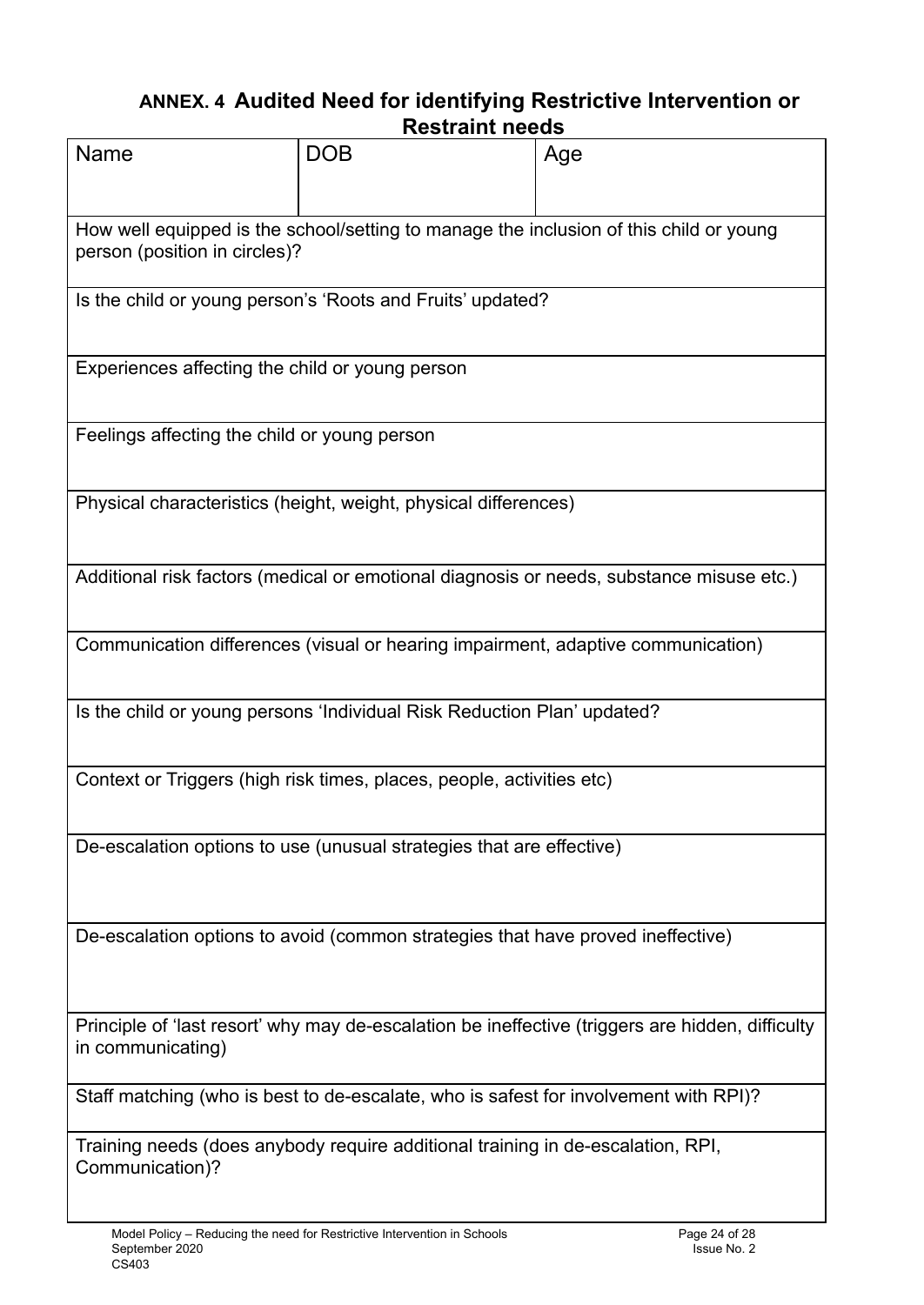JUSTIFICATION (what harm will be prevented at what level)?

Environmental Risk Assessment (necessary changes chairs etc, limited access)

Student Shape (standing, seated on chairs, seated on the floor)

Adult shape (standing, kneeling, seated in chairs)

Destination technique (elbow tuck lone worker, elbow tuck figure 4, shield etc.)

Transitions (describe the 'messy' bits, taking hold, letting go etc.)

What makes it safe (reminders of detail)?

What makes it effective (reminders of detail)?

Social validity (how will it feel for the child; how will it look to others)?

Protective consequences (limits to freedom to CONTROL risk of harm)

Educational consequences (how are we going to TEACH internal discipline)

<span id="page-24-0"></span>Unresolved risk factors (issues for management)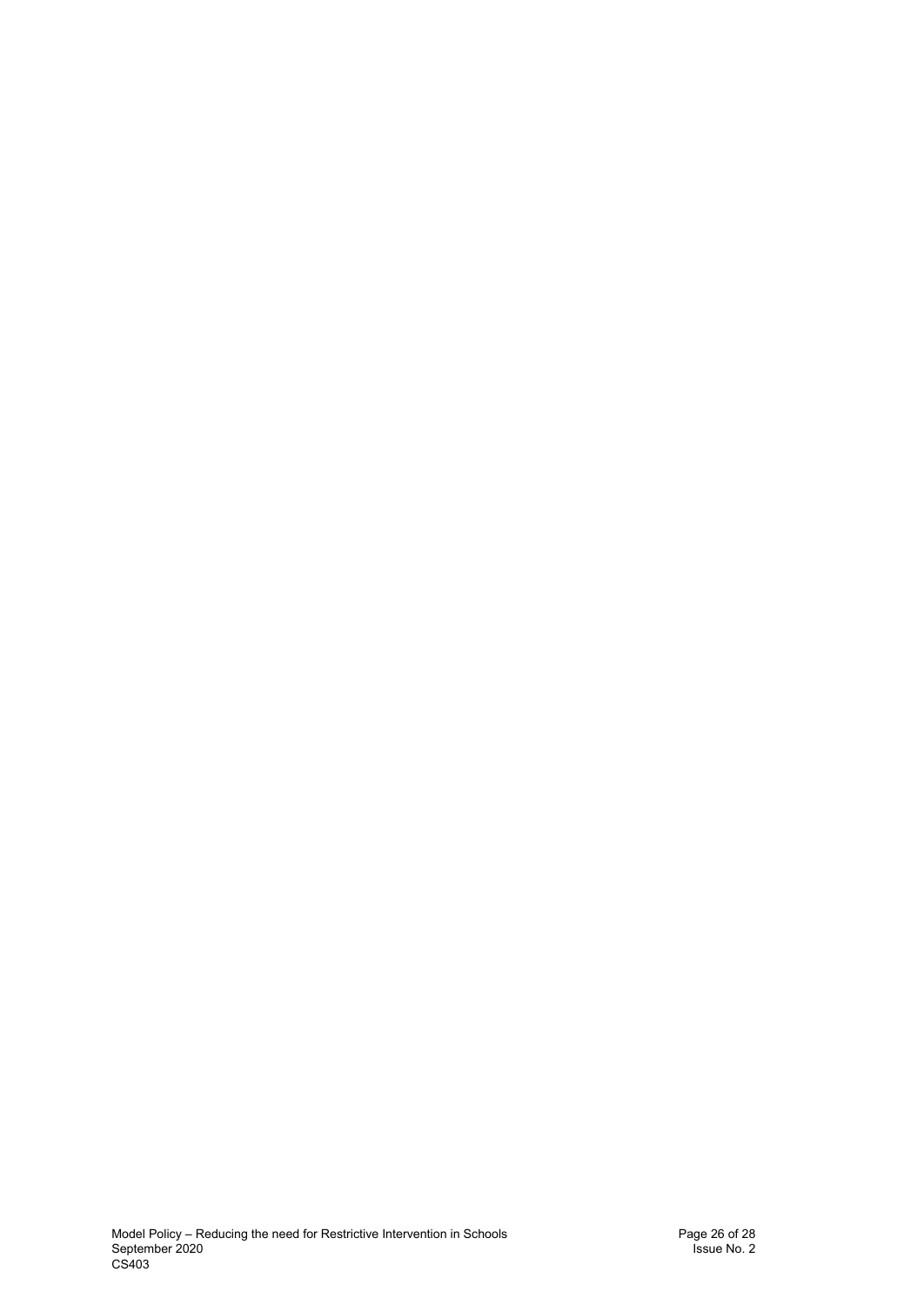#### **ANNEX 5 – Restrictive Intervention Record Form**

| <b>Student Name:</b>                                                                            |                         | <b>Location of Incident:</b>                                                                                            |                                           |  |
|-------------------------------------------------------------------------------------------------|-------------------------|-------------------------------------------------------------------------------------------------------------------------|-------------------------------------------|--|
| D.O.B:                                                                                          |                         |                                                                                                                         |                                           |  |
|                                                                                                 |                         |                                                                                                                         |                                           |  |
|                                                                                                 |                         | Time and Date of Incident:                                                                                              |                                           |  |
| <b>Reporting</b><br><b>Member of Staff:</b>                                                     |                         |                                                                                                                         |                                           |  |
|                                                                                                 |                         |                                                                                                                         |                                           |  |
|                                                                                                 |                         | Predicted harm prevented by physical intervention                                                                       |                                           |  |
| Justification for physical intervention<br>(tick all that apply):                               |                         | with predicted levels (see Individual Plan)<br>e.g. bruising to peers, lacerations, destruction of computer, 20 mins of |                                           |  |
|                                                                                                 |                         | geography lost for 15 child or young person's etc.)                                                                     |                                           |  |
| To prevent harm to self                                                                         | $\Box$                  |                                                                                                                         |                                           |  |
| To prevent harm to other children                                                               | П                       |                                                                                                                         |                                           |  |
| To prevent harm to adults                                                                       | П                       |                                                                                                                         |                                           |  |
| To prevent damage to property                                                                   | $\Box$                  |                                                                                                                         |                                           |  |
| To prevent loss of learning (see plan)                                                          | П                       |                                                                                                                         |                                           |  |
| <b>Incident Form/Book Complete</b>                                                              | Y/N                     |                                                                                                                         |                                           |  |
|                                                                                                 |                         | Name(s) of additional staff<br>witness:                                                                                 | Name(s) of additional<br>student witness: |  |
| <b>Medical Treatment / Injuries</b>                                                             | Y/N                     |                                                                                                                         |                                           |  |
|                                                                                                 |                         |                                                                                                                         |                                           |  |
|                                                                                                 |                         |                                                                                                                         |                                           |  |
| <b>Damage to Property</b>                                                                       | Y/N                     |                                                                                                                         |                                           |  |
|                                                                                                 |                         |                                                                                                                         |                                           |  |
|                                                                                                 |                         |                                                                                                                         |                                           |  |
| Unresolved Harm/Details of damage to property (costs and details of harm to property and people |                         |                                                                                                                         |                                           |  |
| including medical intervention:                                                                 |                         |                                                                                                                         |                                           |  |
|                                                                                                 |                         |                                                                                                                         |                                           |  |
|                                                                                                 |                         |                                                                                                                         |                                           |  |
|                                                                                                 |                         |                                                                                                                         |                                           |  |
| Triggers:                                                                                       |                         |                                                                                                                         |                                           |  |
|                                                                                                 |                         |                                                                                                                         |                                           |  |
| Additional factors:                                                                             |                         |                                                                                                                         |                                           |  |
|                                                                                                 |                         |                                                                                                                         |                                           |  |
|                                                                                                 |                         |                                                                                                                         |                                           |  |
| <b>Management:</b>                                                                              |                         | <b>Comments:</b>                                                                                                        |                                           |  |
| How was the incident resolved?                                                                  |                         |                                                                                                                         |                                           |  |
|                                                                                                 |                         |                                                                                                                         |                                           |  |
| What were the Consequences? Protective and Educational                                          |                         |                                                                                                                         |                                           |  |
| Has student reparation/ de-brief taken place?                                                   | $\mathbf{Y}/\mathbf{N}$ |                                                                                                                         |                                           |  |
| Has staff de-brief taken place?                                                                 | $\mathbf{Y}/\mathbf{N}$ |                                                                                                                         |                                           |  |
| Has the Risk Management plan been reviewed or updated?                                          | Y/N                     |                                                                                                                         |                                           |  |
| Was there Police involvement?                                                                   | $\mathbf{Y}/\mathbf{N}$ |                                                                                                                         |                                           |  |
| Has there been Internal Exclusion / FTEX / PEX?                                                 | $\mathbf{Y}/\mathbf{N}$ |                                                                                                                         |                                           |  |